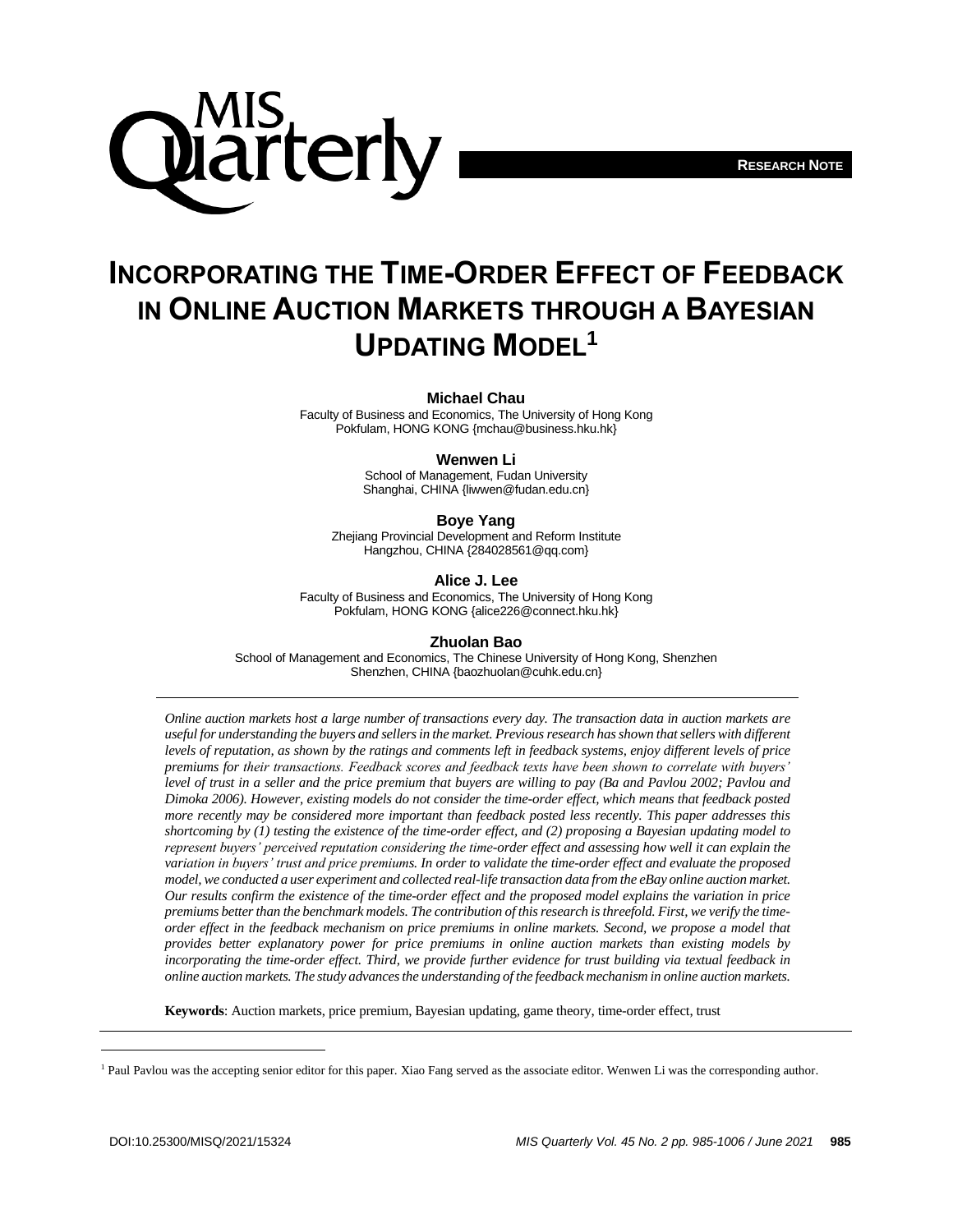# **Introduction**

With the rise of the internet and information technology, ecommerce has been growing quickly around the world. Online auction markets represent a popular form of ecommerce, thanks to their high efficiency in spreading information and low advertising and inventory costs. By lowering buyers' search costs in terms of price and product features, online auction markets not only enhance competition and reduce sellers' ability to profit from monopolies but also reduce transaction costs (Bakos 1997).

Given the large number of transactions they host, online auction markets offer an interesting test bed for analysis. By accessing information about particular products, buyers, and sellers, companies and customers can better understand the overall market environment of a product. One mechanism that provides a vast amount of data about online stores and sellers is the reputation mechanism. Most online auction market platforms, such as eBay, have electronic feedback systems. For instance, eBay's "Feedback Forum" allows market participants to leave ratings (e.g., positive or negative) and text comments following each transaction, which are then posted as public information for future buyers. The system provides simple statistics on the ratings and lists the text comments in reverse chronological order.

It has been suggested that implementing feedback systems that record large amounts of information helps sustain trust in online auction markets (Resnick and Zeckhauser 2002). The feedback score, which is often a simple percentage of positive ratings, may provide insufficient information about the seller, whereas detailed text comments may seem overwhelming to buyers and require time and effort to review. Therefore, a more efficient means of interpreting feedback information would be beneficial to both buyers and sellers.

There is a great deal of information systems (IS) research on online auction markets (e.g., Hinz et al. 2016 and Carter et al., 2017). For example, there are many studies devoted to the relationship between feedback information and price premiums. Ba and Pavlou (2002, p. 248) argue that "buyers are willing to compensate reputable sellers with price premiums to assure safe transactions," and suggest a concave function for price premiums based on the logarithm of the number of positive ratings and negative ratings. However, the regression does not sufficiently explain the volatility of price premiums, with an average  $\mathbb{R}^2$  of 0.14. Pavlou and Dimoka (2006) classified feedback text comments into five categories and discovered a greater impact of text comments on price premiums, with  $R^2$  values as high as 0.50.

Some studies use asymmetric information economic theory and game theory to model the online reputation system. For example, Nurmi (2006) introduced a Bayesian framework to model the online reputation system, setting the *belief* of the reputation game to the percentage of positive ratings. Li (2010) improved the framework to represent the online reputation system as a repeated game with imperfect information—a model that is supported by many solid game theories and fits the interaction between buyers and sellers. However, neither of these two models has been evaluated using field data, which invokes doubt in terms of their applicability. Another shortcoming is that these models ignore the *timeorder effect*, which means that feedback posted recently may be considered more important than feedback posted a long time ago. Thus, in this paper, we propose the use of Bayesian updating to model the bidding price as a summative value of the feedback information. Our Bayesian updating model is based on asymmetric information economic theory and extensively models games with imperfect information (EGII) (Osborne 2004) while incorporating the time-order effect.

Our research has two major objectives. First, we aim to verify the existence of the time-order effect on price premiums in online auction markets through a user experiment. Second, we aim to assess the explanatory power of the time-order effect on price premiums through a Bayesian updating model. The remainder of the paper is organized as follows. We first examine the literature and theoretical background of information asymmetry theory, repeated games with imperfect information in game theory, trust, and price premiums. We then discuss our hypotheses, propose our Bayesian updating model and present a user experiment designed to verify the time-order effect. Next, we report a study using field data from eBay that compares the Bayesian updating model with benchmark models. In the final section, we discuss the implications and limitations of our research and suggest some directions for future research.

# **Literature Review and Theoretical Background**

Sellers and buyers in online auction markets do not have the same information—the sellers always possess more information about the quality of the product than the buyers. This condition, called information asymmetry, often results in problems such as *adverse selection* (e.g., a buyer making a purchase decision based on misrepresented seller or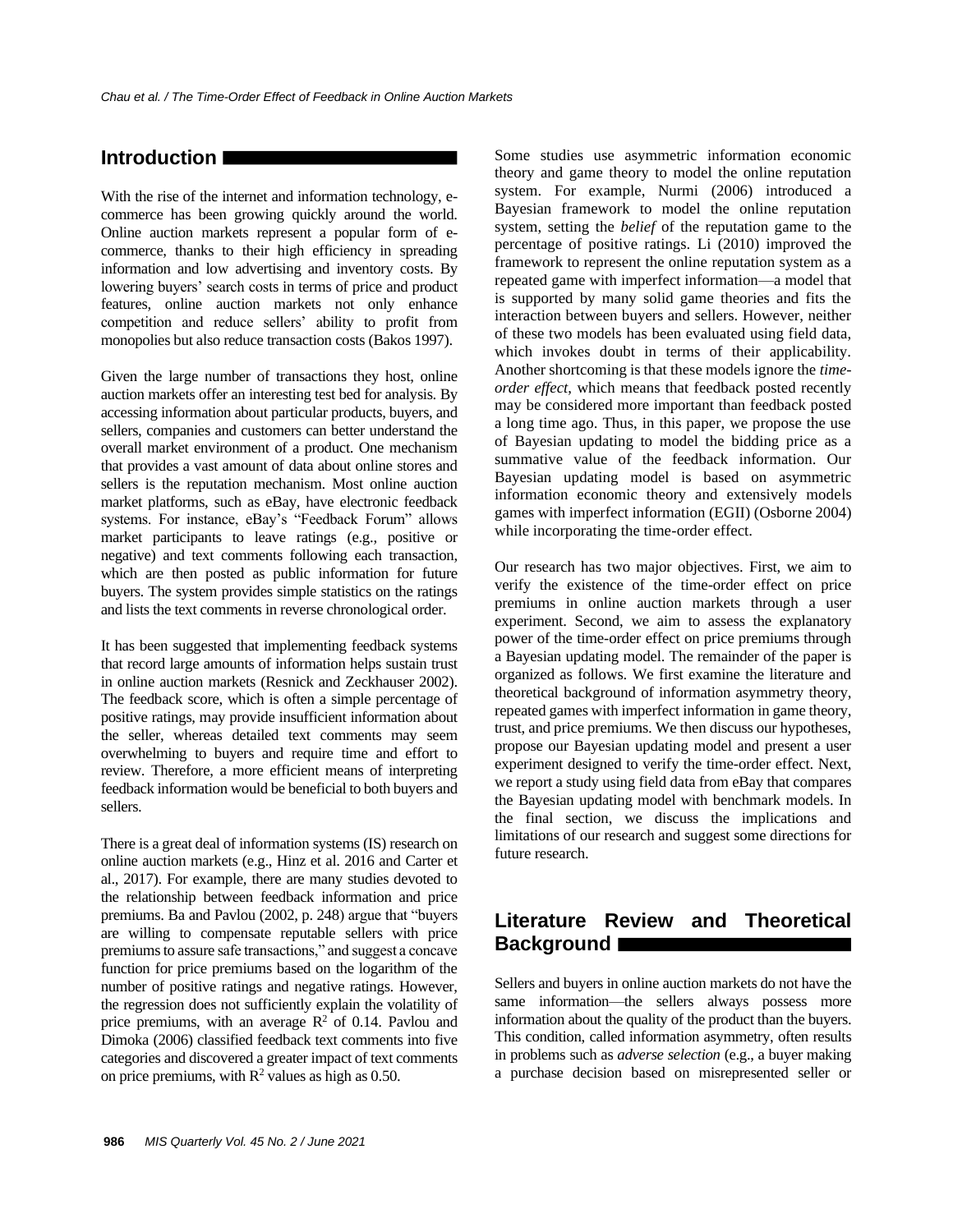product attributes) and *moral hazard* (e.g., a buyer encountering issues such as contract default or fraud following purchase) (Pavlou et al. 2007). Information asymmetry theory models this situation and suggests some constraints to prevent market failure. Feedback mechanisms enabling buyers to leave feedback about transactions and assisting potential buyers in evaluating whether sellers are trustworthy represent one of the most popular mechanisms in online markets for mitigating information asymmetry.

Trust is a bridge that links sellers and buyers and is one of the most important concepts in e-commerce research. Research shows that trust can be built based on ratings and text comments left by previous buyers who have transacted with the seller (Ba and Pavlou 2002; Pavlou and Dimoka 2006). It has also been shown that the level of trust can predict the price premiums that buyers are willing to pay (Ba and Pavlou 2002). The following subsections examine some related research work in these areas, which provide the theoretical background of the hypotheses and model presented subsequently.

# *Information Asymmetry Theory and Game Theory*

Many studies in information economics involve asymmetric information situations, meaning that one agent has more information about something than the other. Information asymmetry can lead to adverse selection issues—for example, when sellers manipulate transactions based on their information about product quality. Buyers can protect themselves from adverse selection by identifying signals about sellers prior to making transactions. Feedback systems can help alleviate the adverse selection problem in online auction markets (Pavlou et al. 2007) by allowing the less informed side (i.e., buyers) to access additional information. The feedback system is based on signaling theory. The signal from one type of seller is difficult for other types of sellers to imitate in a successful signaling mechanism (Spence 1973).

*Reputation* is the signal used in online auction markets (Zhou 2004) that can help buyers infer the quality of the targeted seller based on previous transactions. Feedback systems allow buyers to leave their feedback after each transaction. Combined, this buyer feedback forms the rating profile of each seller. Dellarocas (2005) undertook a systematic exploration of reputation mechanism design in online markets based on opportunistic sellers of "common known cost and ability parameters, [and] imperfect monitoring of a seller's actions" (p. 209).

Dellarocas postulated two possible effort levels (high vs. low) of a seller and investigated whether the objective of the reputation mechanism—i.e., to induce the sellers to expend the highest level of effort possible—in such a pure moral hazard environment is satisfied by examining the impact of various market efficiency parameters, including "the granularity of solicited feedback, the format of the public reputation profile, the policy regarding missing feedback, and the rules for admitting new sellers" (Dellarocas 2005, p. 210). They reported an interesting and profound finding that the maximum efficiency may be reduced by the probability that even obliging sellers may unfairly receive bad ratings.

Repeated transactions in online auction markets resemble an extensive game with imperfect information (EGII) (Osborne 2004). One of the most important elements in EGII is the belief function. The belief of a buyer is the probability that the buyer mentally constructs, based on historic information, that the subject is of a certain type for example, a good car in a used car market or a seller who expends high levels of effort to ensure the quality of the product in an online auction market. Assuming that positive and negative feedback represent the signals in online auction markets, it is possible to construct a belief function based on Bayesian theory (Li 2010). However, such models have not been validated by empirical data in previous research.

# *Trust*

Sellers always possess more information about the quality of the service or products they provide than buyers in an asymmetric information situation (Mishra et al. 1998). The low barrier to enter online auction markets and the ease of registering new accounts using self-reported information may give rise to a particular kind of opportunism defined as "self-interest seeking with guile" (Williamson 1987). Opportunism can exacerbate the mistrust of buyers toward sellers and even jeopardize the online auction market itself (Jarvenpaa and Tractinsky 1999; Whinston et al. 1997). The lack of trust in a market could destroy it (Granovetter 1985), while a high level of trust could help make it more sustainable (Adler 2001). Therefore, trust is a critical factor impacting online market efficiency. Given the existence of asymmetric information, trust may play a more significant role than price in influencing demand (Zhou 2004).

In the field of information systems, trust is considered to be as significant for building e-commerce markets as it is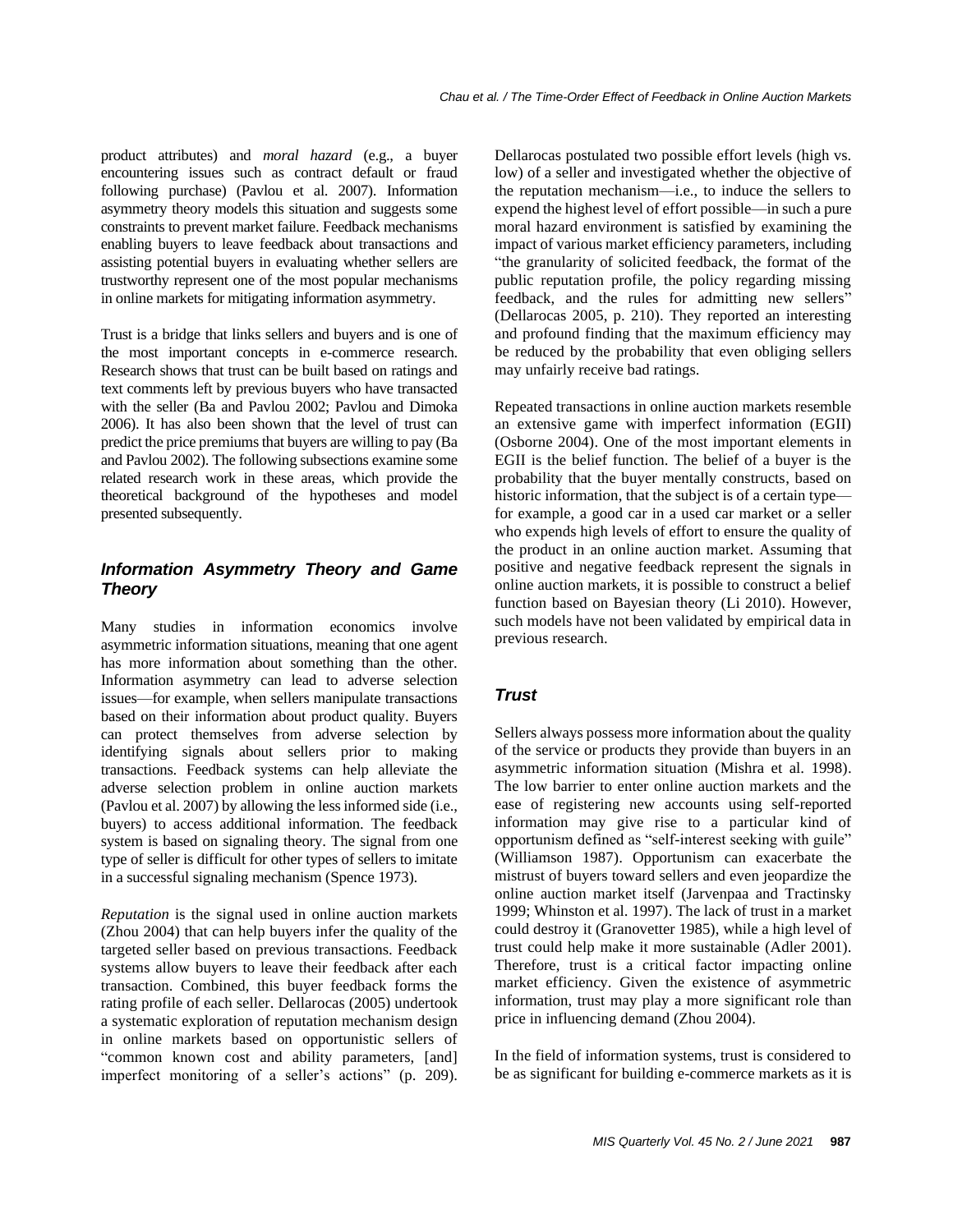in the development of traditional markets (Ba et al. 2003). Two types of trust are recognized in the literature (Doney and Cannon 1997; Ganesan 1994): namely, benevolence and credibility. According to Ba and Pavlou (2002, p. 246), benevolence is the belief that "one partner is genuinely interested in the other partner's welfare and has intentions and motives beneficial to the other party" without any prefixed commitment and regardless of the potential for opportunism. Credibility is the belief that the "counterparty is honest, reliable, and competent" to fulfill any explicit and implicit requirements of the transaction. Ba and Pavlou argue that credibility is the main source of trust in online auction markets.

In addition to the individual-based trust of the seller, institution-based trust (i.e., the buyer's perception that the marketplace possesses effective third-party institutional mechanisms to facilitate transaction success) is commensurately significant for engendering buyers' trust in the online auction market (Pavlou and Gefen 2004). In particular, it has been suggested that three institutional mechanisms lead to institution-based trust: feedback mechanisms, third-party escrow services, and credit card guarantees. Furthermore, the buyer's trust toward the entire community of sellers as a group also reduces the perceived risk associated with online transactions. Pavlou and Gefen's (2004) empirical study demonstrates the effectiveness of institutional mechanisms using longitudinal data. Their study provides evidence that these mechanisms boost trust in the entire community of sellers and explains why online marketplaces are proliferating in spite of the uncertainties associated with online transactions (Pavlou and Gefen 2004).

Research has demonstrated that the interaction of social preferences and a cleverly designed reputation system can address the trust issue in online auction markets (Bolton et al. 2004b). Feedback systems can lead to obvious improvements in transaction efficiency (Bolton et al. 2004a) and are recognized as a technology that can build trust and inspire cooperation in online markets (Dellarocas 2003). It has been suggested that the costs involved in giving reliable feedback determine the trade gains that are achieved in equilibrium. However, buyers' insurance, which is offered by some online auction markets, would affect trading dynamics and thus the ultimate equilibrium. In certain cases, buyers' insurance may be even more important than established trust in online auction markets (Güth et al. 2007).

## *Price Premium*

The price premium is defined as the price that yields an above-average profit (Klein and Leffler 1981; Shapiro 1983). In online auction markets, the price premium is the monetary amount above the average price received by sellers for a certain homogenous product (Ba and Pavlou 2002). One of the major sources of price premiums is the buyer's willingness to compensate reliable sellers for the likelihood of reduced risk (Ba and Pavlou 2002).

According to game theory, positive feedback induces trust from buyers toward sellers, who have an intrinsic motivation to protect their reputation (Greif 1989; Milgrom et al. 1990), whereas negative feedback has a damaging effect (Li and Hitt 2008; Webster and Sundaram 1998). Specifically, negative ratings lead to lower bidding prices in online auctions (Lee et al. 2000). As discussed above, buyers expect sellers with excellent reputations to be less likely to risk damaging their reputations by exploiting a single transaction (Scott and Derlaga 1983). Ba and Pavlou (2002) proposed a model to investigate the relationship between ratings and price premiums. Their experiment on field data from eBay confirmed the favorable effect of positive ratings on price premiums; however, their testing left the negative impact of negative ratings on price premiums unclear. Dellarocas (2003) posits that the impact of feedback profiles on price premiums is relatively higher for riskier transactions and more expensive products, while the overall number of positive ratings and negative ratings appears to be the most influential factor for all feedback information published on eBay.

Research also suggests that a single-point estimation based on ratings or feedback scores might be insufficient to predict the true quality of the seller because of the underreporting of moderate reviews (Hu et al. 2006). Therefore, Pavlou and Dimoka (2006) examined finegrained feedback information such as text comments to determine the significance of such feedback for engendering buyers' trust in a seller's benevolence and credibility. By dichotomizing text comments along two dimensions—i.e., outstanding vs. abysmal / credibility vs. benevolence—Pavlou and Dimoka revealed the significance of text comments for explaining greater variance in price premiums, thus suggesting that the success of online auction markets is primarily reliant on text comments that enable buyers to distinguish good sellers from bad sellers.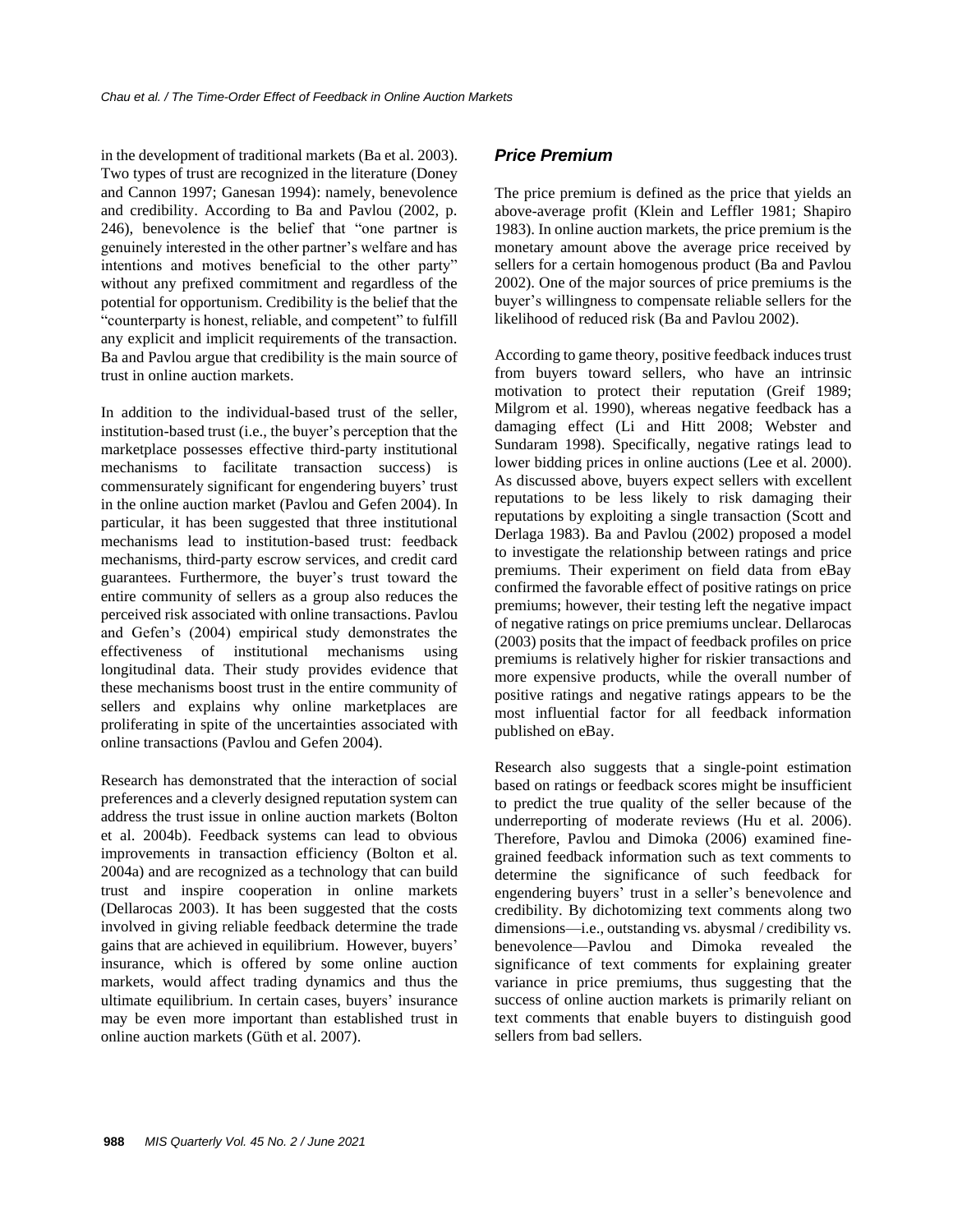In addition to bidding price and seller reputation, another factor that is indispensable for the robustness of online markets is understanding the true quality of the product. Some findings indicate that while online seller reputation is effective for identifying good-faith sellers, reputable sellers do not necessarily sell products of better quality. Jin and Kato (2006) ascribe this strange data pattern to two features of the eBay rating system: i.e., "universal ratings" and "costless switching of anonymous online identities," which infer the significance of text comments in order to complement the rating system. A number of empirical studies have delved into eBay data sets to identify the influence of reputation systems on bidding price. Most of these studies report that higher seller reputations result in higher transaction prices (e.g., Houser and Wooders 2006; McDonald and Slawson 2002. For a more detailed review, see Resnick et al. 2006).

## *Time-Order Effect*

One shortcoming of existing models is that they do not differentiate between feedback submitted at different times. For example, under existing models, a seller who has 2 negative ratings from a long time ago followed by 50 positive ratings would have the same reputation as a seller who has 50 positive ratings followed by 2 recent negative ratings. A buyer would probably perceive higher risk associated with the seller with 2 recent problematic transactions because the recent ratings may be a better indicator of the seller's future performance. To make judgments on the probability of a future event (e.g., whether the seller will satisfactorily complete the transaction), individuals often rely on heuristics. One heuristic often used is the *representativeness heuristic*, which is the degree to which a current event "is similar" in essential characteristics to its parent population" (Kahneman and Tversky 1972). Since recent past events have greater temporal similarity to current events, a buyer will likely assume that a seller with recent negative feedback would be more likely to perform poorly in subsequent transactions. Similarly, since distant past events have less temporal similarity with current events, buyers will likely consider negative feedback about a seller that was left a long time ago to be less relevant to the current transaction. Therefore, the impact of negative feedback posted a long time ago is likely to be weaker than feedback posted recently. We call this the "*timeorder effect.*"

In this study, we focus on the time-order effect in the online auction context and seek to understand the impact of the time order of review feedback. Our research thus fills a significant research gap by examining whether consumer behaviors are influenced by the time-order effect. To the best of our knowledge, our study is the first to incorporate the time-order effect into the Bayesian updating model to measure this effect empirically.

# **Hypotheses Development**

## *Existence of the Time-Order Effect*

Our first hypothesis suggests that a time-order effect exists in the feedback mechanisms of online auction markets. As discussed above, when buyers make judgments, they likely rely on representativeness heuristics to assess how the current transaction is similar to previous transactions. Since more recent transactions are temporally similar to the current transaction, we expect that recent feedback has a higher impact on price premiums. Therefore, we posit a time-order effect for the ratings left as feedback in online auction markets. Since seller profiles primarily consist of positive feedback and buyers are much more sensitive to negative feedback (Lee et al. 2000), we focus on the time-order effect of negative feedback and hypothesize the following:

**Time-Order Effect Hypothesis (H1):** *A time-order effect exists for online feedback. Specifically, more-recent negative feedback on the seller has a larger negative impact than less-recent negative feedback on the buyer's trust (H1a), purchase intention (H1b), and price premium (H1c).*

In addition, another effect may appear with the feedback mechanism. Feedback is typically presented as a list on online auction sites. Previous studies have shown that, when presented with a list of items, people tend to rank items that appear near the top of list higher, a phenomenon known as the primacy effect (Becker 1954; Cabanac and Preuss 2013). Thus, if a buyer browses a list of comments from top to bottom in chronological order, a negative comment near the top of the list may induce a larger reduction in trust than a comment further down. We call this the "display-order effect." We carefully designed our experiment to separate the display-order effect from the time-order effect in the analysis.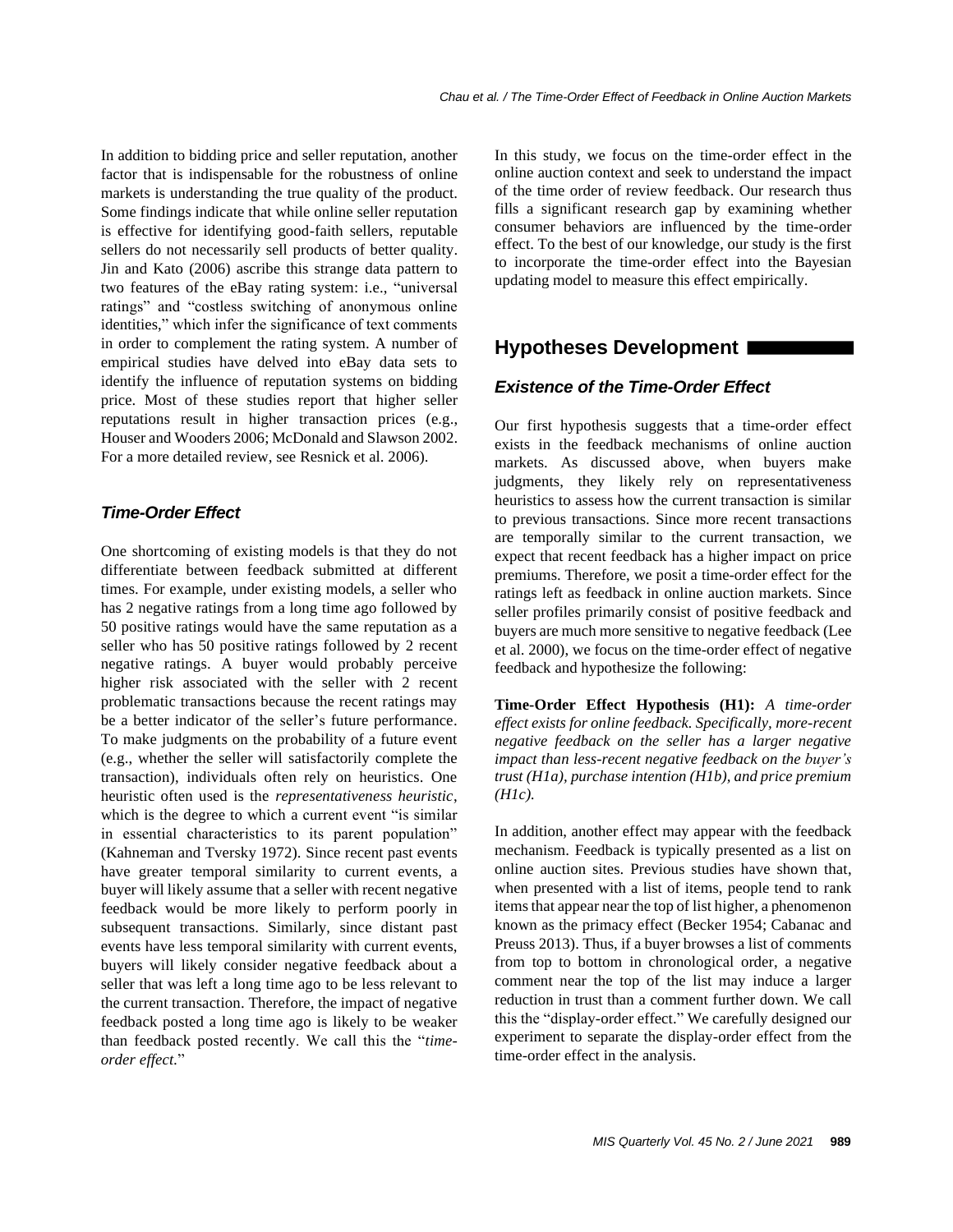#### *Bayesian Updating Model*

In addition to verifying the existence of the time-order effect, we further examine how the time-order effect explains buyers' trust and price premiums in online auction markets by presenting an empirical model. We developed our Bayesian updating model by applying a model based on information asymmetry theory and revising the Bayesian belief function in terms of an extensive game with imperfect information to fit into the feedback system in online auction markets. We also incorporated the time-order effect into the model.

An online auction per se can be interpreted as an extensive game with imperfect information because it meets the characteristics of such a game: from the perspective of the buyer, the type of the seller is determined by chance, and buyers can leave feedback after each transaction<sup>2</sup> so that successive buyers can update their perceptions of the seller's reputation. As discussed above, the outcome of the transaction is probabilistic depending on the seller (Osborne 2004). We assume two types of sellers—good sellers and bad sellers (Li 2010). Good sellers fulfill their commitments and exert high levels of effort to ensure the quality of transactions, whereas bad sellers exert low levels of effort in guaranteeing the quality of transactions. However, even good sellers cannot fully guarantee the outcome of transactions because random factors always exist, e.g., shipping delays and unintentional errors. Without loss of generality, we assume two types of outcomes—positive feedback and negative feedback. By simply observing the feedback, a buyer can conclude that the seller receiving positive feedback is a good seller and a seller receiving negative feedback is a bad seller because these are probabilistic events.

To set up our model, let  $\Delta$  be the set of the types of sellers;  $\Omega$  be the set of all types of feedback information (signals);  $P(\delta | \omega)$  be the probability that the subject is of type  $\delta$ conditional on signal  $\omega$ ;  $P(\omega|\delta)$  be the prior probability that a signal is  $\omega$  if the subject is of type  $\delta$ ; and  $P_t(\delta)$  be the probability that the seller is of type  $\delta$  at time *t*. When  $t = 0$ ,  $P_0(\delta)$  means the unconditional probability that the seller is of type  $\delta$  at the beginning. Then, with the appearance of every new signal  $\omega$ , the buyer's belief about the seller's reputation will be updated based on the

feedback information according to Bayesian theory (Li 2010):

$$
P_{t+1}(\delta | \omega) = \frac{P(\omega | \delta)P_{t}(\delta)}{\sum_{\delta \in \Delta} P(\omega | \delta)P_{t}(\delta)}
$$
  
subject to 
$$
\sum_{\delta \in \Delta} P_{t}(\delta) = 1
$$

$$
\sum_{\omega \in \Omega} P(\omega | \delta) = 1
$$
  
where 
$$
\Delta = \{G, B\}
$$
 (1)

Here  $\omega$  is a new signal at time  $t+1$ . In many online auction sites, buyers can leave two types of information after a transaction: a numerical rating and a text comment. The feedback profile is established based on these two "building blocks." This study examines the impact of these two different types of information. When based on ratings, the belief function is appended by one condition,  $\Omega_{\text{rating}} = \{\text{Positive}, \text{Negative}\}.$  Our study ignores neutral and withdrawn ratings. In line with Pavlou and Dimoka (2006), when based on the category of text comments, the above condition is replaced by the following set consisting of the categories of text comments:

 $\Omega_{text} = \{OC, AC, OB, AB, Ord\},\$ 

where OC stands for *outstanding credibility*, AC for *abysmal credibility*, OB for *outstanding benevolence*, AB for *abysmal benevolence*, and Ord for *ordinary* (Pavlou and Dimoka 2006). Table 1 lists some examples of each category extracted from Pavlou and Dimoka's study.

We compute the reputation level  $R_t$ , which represents buyers' perceived reputation level of a seller at period *t*, through the Bayesian updating model, using the input of all ratings left by buyers prior to the transaction under examination. For a seller without a ratings profile, let the reputation of the seller be the unconditional probability that the seller is of type  $\mathcal O$  at the beginning and let it be a constant γ:

$$
R_0 = P_0(\delta = G)
$$
  
=  $\gamma$  (2)

<sup>2</sup> We assume the buyers leave feedback that is consistent with the quality of the seller.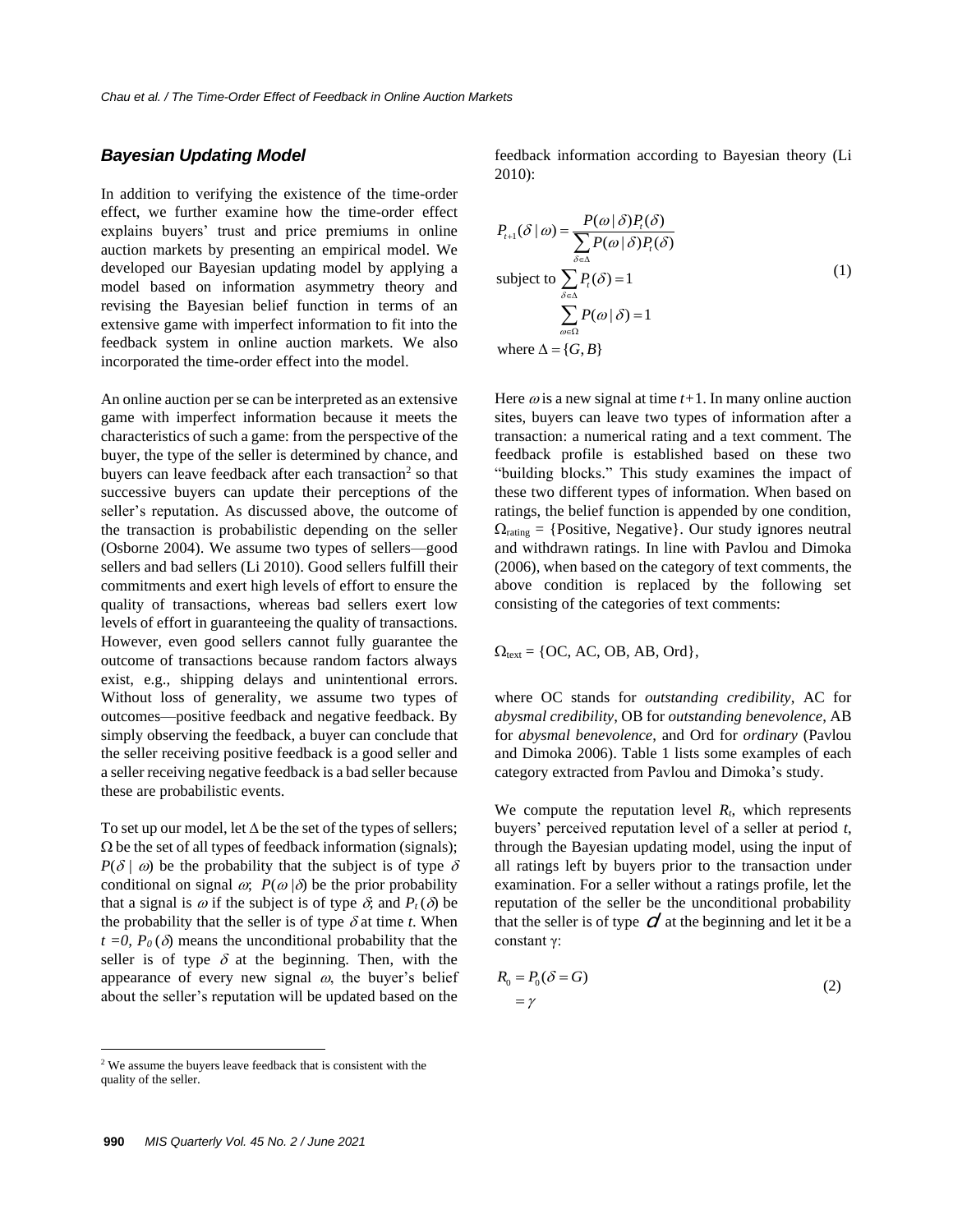| Table 1. Examples of Text Comments in each Category (Pavlou and Dimoka 2006)         |  |  |  |  |
|--------------------------------------------------------------------------------------|--|--|--|--|
| <b>Examples of Outstanding Credibility text comments</b>                             |  |  |  |  |
| 1. Extremely prompt seller. I was thrilled with the speed of the service I received. |  |  |  |  |
| 2. Super fast transaction and delivery. Excellent Seller!                            |  |  |  |  |
| 3. Lightening fast delivery. Got product one day after auction ended!                |  |  |  |  |
| <b>Examples of Abysmal Credibility text comments</b>                                 |  |  |  |  |
| 1. Overnight shipping took 2 weeks! Useless seller.                                  |  |  |  |  |
| 2. Product was damaged during shipping because of bad packaging. Inept seller.       |  |  |  |  |
| 3. Seller decided to default auction because she miscalculated products in hand.     |  |  |  |  |
| <b>Examples of Outstanding Benevolence text comments</b>                             |  |  |  |  |
| 1. Seller went out of his way to proactively accommodate my own bidding error!       |  |  |  |  |
| 2. Seller went the extra distance to resolve several recurring issues with Paypal.   |  |  |  |  |
| 3. Seller was really tolerant and did not take advantage of my bidding error.        |  |  |  |  |
| <b>Examples of Abysmal Benevolence text comments</b>                                 |  |  |  |  |
| 1. Seller collects payment and does not send expensive items. Buyer Beware!          |  |  |  |  |
| 2. Product's condition profoundly misrepresented; this is a copied CD, not original; |  |  |  |  |
| 3. Fraud! Seller never shipped the palm pilot after receiving my full payment.       |  |  |  |  |
| <b>Examples of Ordinary text comments</b>                                            |  |  |  |  |
| 1. Nice seller, great job.                                                           |  |  |  |  |
| 2. Very good customer service. Great Seller.                                         |  |  |  |  |
| 3. Nice product, smooth transaction, pleasure to deal with this seller all the time. |  |  |  |  |

Let  $\alpha$  be the probability of a good seller receiving a positive rating (i.e.,  $P(\omega = Positive \mid \delta = G)$ ), and  $\beta$  be the probability of a bad seller receiving a positive rating (i.e., *P*( $\omega$ =*Positive* /  $\delta$  = *B*)). For a new rating  $\omega$  (positive rating or negative rating) received at time *t*, the formula to calculate an updated reputation level  $R_t$  from the feedback rating and the reputation level  $R_{t-1}$  right before receiving the feedback can be derived based on Bayesian updating as follows:

$$
R_{t} = \begin{cases} \frac{\alpha R_{t-1}}{\alpha R_{t-1} + \beta (1 - R_{t-1})} & \text{if } \omega = \text{Positive} \\ \frac{(1 - \alpha)R_{t-1}}{(1 - \alpha)R_{t-1} + (1 - \beta)(1 - R_{t-1})} & \text{if } \omega = \text{Negative} \end{cases}
$$
(3)

where  $\alpha = P(\omega)$  = Positive  $|\delta = G$ ), where  $\alpha = P(\omega = \text{Positive} | \delta = G),$ <br>  $\beta = P(\omega = \text{Positive} | \delta = B).$  $\alpha = P(\omega)$  = Positive  $|\delta = G$ ),  $\alpha = P(\omega = \text{Positive} | \delta = G),$ <br>  $\beta = P(\omega = \text{Positive} | \delta = B).$ 

When text comments are used as the input, each comment is manually classified based on its content. As discussed

above, we use the five categories of text comment types defined in Pavlou and Dimoka (2006): namely, outstanding credibility (OC), abysmal credibility (AC), outstanding benevolence (OB), abysmal benevolence (AB), and ordinary (Ord) comments. The compact formula to derive reputation level from these five text comment categories is:

$$
R_{\rm r} = \begin{cases} \frac{\alpha_{\rm oc} R_{\rm r-1}}{\alpha_{\rm oc} R_{\rm r-1} + \beta_{\rm oc} (1 - R_{\rm r-1})} & \text{if } \omega = \text{OC} \\ \frac{\alpha_{\rm Ac} R_{\rm r-1}}{\alpha_{\rm Ac} R_{\rm r-1} + \beta_{\rm ac} (1 - R_{\rm r-1})} & \text{if } \omega = \text{AC} \\ \frac{\alpha_{\rm ob} R_{\rm r-1}}{\alpha_{\rm ob} R_{\rm r-1} + \beta_{\rm ob} (1 - R_{\rm r-1})} & \text{if } \omega = \text{OB} \\ \frac{\alpha_{\rm Ab} R_{\rm r-1}}{\alpha_{\rm Ab} R_{\rm r-1} + \beta_{\rm Ab} (1 - R_{\rm r-1})} & \text{if } \omega = \text{AB} \\ \frac{\alpha_{\rm on} R_{\rm r-1}}{\alpha_{\rm on} R_{\rm r-1} + \beta_{\rm on} (1 - R_{\rm r-1})} & \text{if } \omega = \text{Ord} \\ \frac{\alpha_{\rm on} R_{\rm r-1}}{\alpha_{\rm oo} - R_{\rm r-1} + \beta_{\rm on} (1 - R_{\rm r-1})} & \text{if } \omega = \text{Ord} \\ \beta_{\rm oc} = P(\omega = \text{OC} \mid \delta = B), \text{ and} \\ \alpha_{\rm ac}, \alpha_{\rm os}, \alpha_{\rm Ab}, \alpha_{\rm on} \beta_{\rm AC}, \beta_{\rm os}, \beta_{\rm AB}, \beta_{\rm on} \text{ are defined similarly.} \end{cases} \tag{4}
$$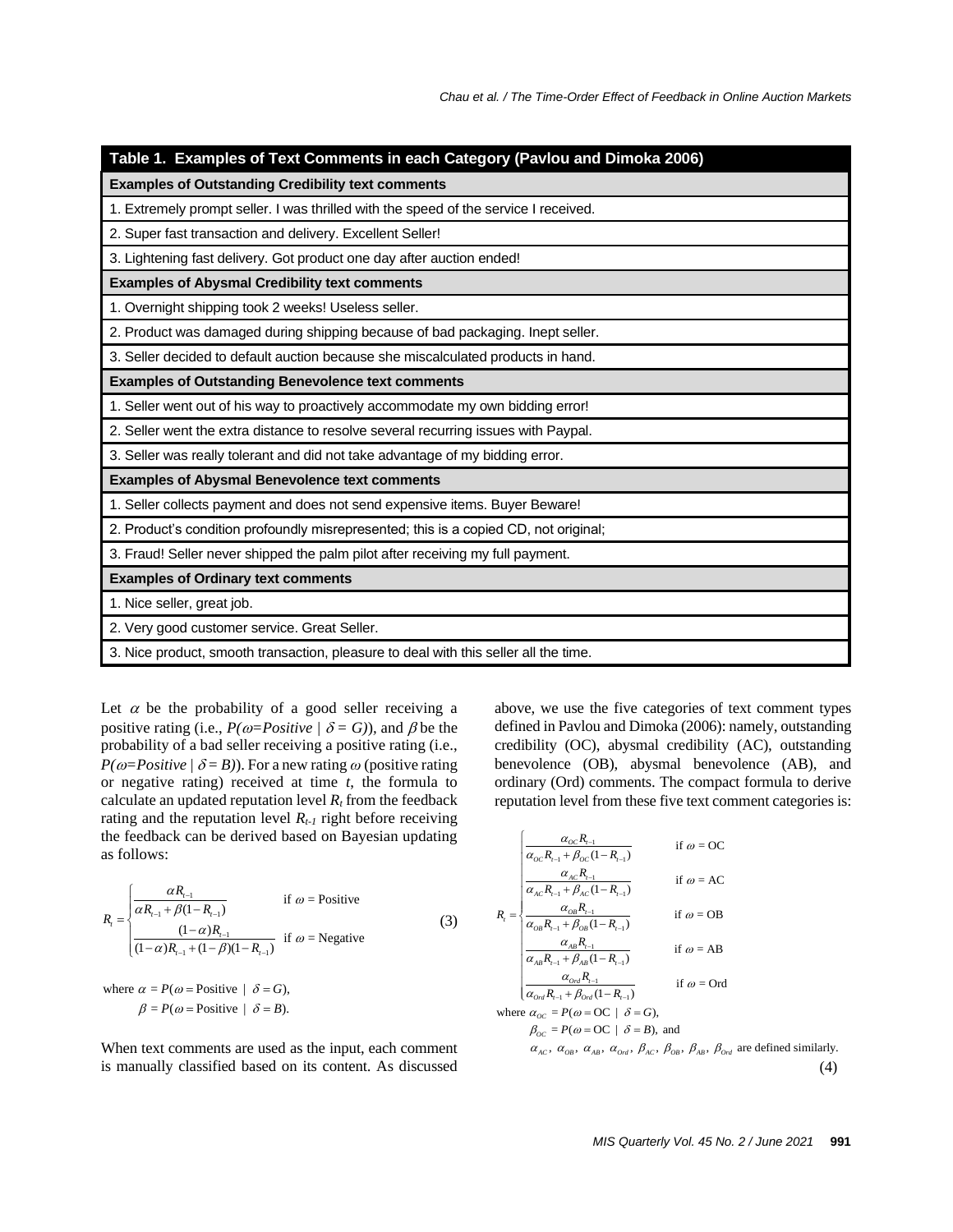Equations (3) and (4) can be generalized as follows for any given feedback *ω'*:

$$
R_{i} = \frac{\alpha_{\omega} R_{i-1}}{\alpha_{\omega} R_{i-1} + \beta_{\omega} (1 - R_{i-1})}
$$
  
where  $\alpha_{\omega} = P(\omega = \omega' | \delta = G)$ ,  
 $\beta_{\omega} = P(\omega = \omega' | \delta = B)$ . (5)

To incorporate the time-order effect into the Bayesian updating model, we introduce a time-order coefficient  $\lambda$ into the model. The reputation level of a seller can be calculated as follows:

$$
R_{t} = \lambda \frac{\alpha_{\omega} R_{t-1}}{\alpha_{\omega} R_{t-1} + \beta_{\omega} (1 - R_{t-1})} + (1 - \lambda) R_{0}
$$
  
where  $\alpha_{\omega} = P(\omega = \omega' | \delta = G)$ ,  
 $\beta_{\omega} = P(\omega = \omega' | \delta = B)$ ,  
 $0 \le \lambda \le 1$ . (6)

The time-order factor *λ* determines the weight of the reputation score according to the order of the feedback. The value of  $\lambda$  indicates how much information will be retained as time goes on. The larger the value, the less the information is discounted. From another point of view, since the reputation level of a seller is calculated by iterating from  $R_1$ , introducing  $\lambda$  to Equation (5) can result in an exponential decay of  $R_t$ . To address the issue, we introduce  $(1 - \lambda)R_0$  as a correction term. Therefore, we now smooth the conditional seller reputation (given feedback) by interpolating it with the unconditional seller reputation  $R_0$ . The smoothing helps compensate for information loss and possible inaccuracies in the original conditional probability, mainly in terms of buyers' neglecting to review feedback information.

#### *Price Premium*

Thus far, we have hypothesized the existence of the timeorder effect in consumers' online review consumption and presented a model of the sellers' reputation, as perceived by buyers. Next, we discuss how buyers react to perceived reputation, taking the time-order effect into account. After the reputation is calculated by the Bayesian updating model with the time-order effect in Equation (6), regression analysis can be performed with price premiums (PP) as the dependent variable:

$$
PP = \theta_0 + \theta_1 R_t + \varepsilon \tag{7}
$$

The independent variable is the reputation level from the Bayesian updating model calculation. The reputation level can be calculated based on either feedback ratings or text comments. We call these two models *BU-Ratings* and *BU-Text,* respectively.

The second hypothesis is related to the impact of the timeorder effect on the price premium. Auction markets provide a pricing mechanism that allows buyers to compete to determine the bidding price; this mechanism involves buyers' sensitivity to the sellers' reputations (Ba and Pavlou 2002). In other words, the higher the reputation level of the seller, the more significant the price premium is expected to be. Based on this, we propose our second hypothesis:

**Positive Effect Hypothesis (H2):** *A higher seller reputation—computed using the proposed model, based on feedback ratings (H2a) or on the categories of text comments (H2b)—correlates with a larger price premium for the seller.*

In addition, we expect that seller reputation computed using the proposed model better explains variation in price premium, as compared to the benchmark regression models—i.e., regression models based on the number of positive and negative ratings (Ba and Pavlou 2002) and on the number of different categories of text comments (Pavlou and Dimoka 2006). This motivates our third hypothesis.

**Explanatory Power Hypothesis (H3):** *The regression model on seller reputation derived from the proposed model—which incorporates the time-order effect, based on feedback ratings (H3a) or on the categories of text comments (H3b)—explains the variation in price premium better than benchmark regression models.*

## **Study 1: User Experiment**

We conducted two studies to test our hypotheses. Study 1 utilizes a user experiment to verify the existence of the timeorder effect hypothesized in H1, and Study 2 uses field data from eBay.com to examine whether integrating the timeorder effect would cause buyers to perceive a higher seller reputation and thus lead to a larger price premium. In addition, we also assessed the reliability of our proposed model using field data.

Four products were chosen for our user experiment: two expensive and two inexpensive products, following the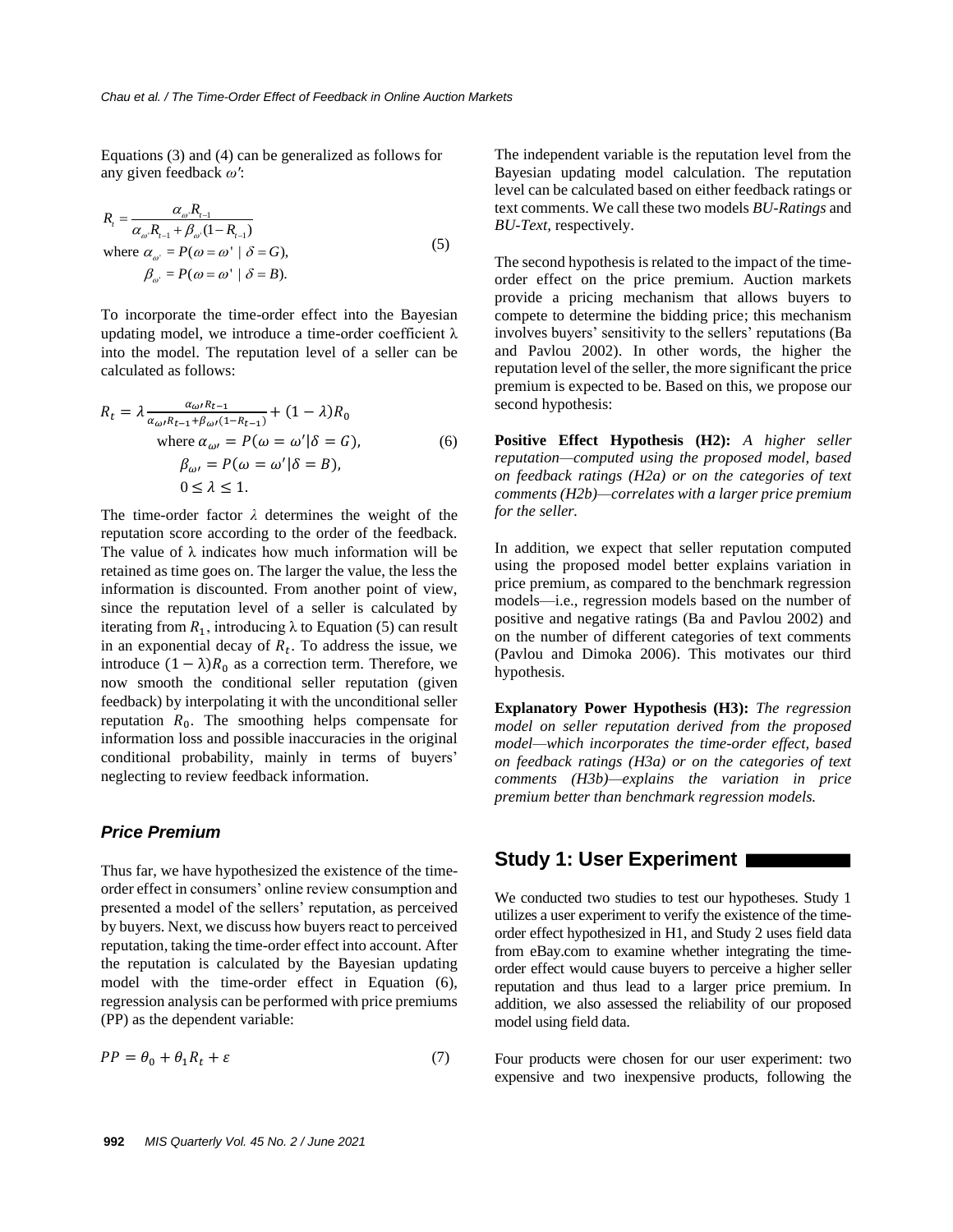practice in previous research (Ba and Pavlou 2002). For the two expensive products, we chose a Canon EOS 70D digital SLR camera (\$1,099.00) and an Apple Watch Sport (\$310.00). For the two inexpensive products, we chose a book, *The 7 Habits of Highly Effective People* (\$10.40), and a set of 5 DVDs entitled *True Blood: The Complete First Season* (\$12.99).

## *Experiment Setup*

On web pages showing seller profiles, buyer feedback is often presented in a list, with more-recent feedback displayed at the top of the list and less-recent feedback displayed at the bottom. This results in the confounding of the display-order effect and the time-order effect, as we cannot determine whether a buyer considers a piece of feedback important because it is displayed on top or because it is recent. Therefore, we designed a 2 by 2 experiment to test the time-order effect while controlling for the display-order effect. The design has two values for each of the two factors. One factor is time order with two possible values (more recent vs. less recent). The other factor is display order with two possible values (top vs. bottom). As such, we designed four types of sellers' profiles for the four groups in the experiment. We measured trust, purchase intention, and the price that customers would be willing to pay for the product.

We recruited 261 users from Amazon Mechanical Turk to participate in the experiment (Hibbeln et al. 2017; Kane and Ransbotham 2016; Moreno and Terwiesch 2014). After discarding 21 invalid responses, we collected a total of 240 valid responses for use in our analysis. Participants were evenly randomly assigned to four different groups. In each group, a participant was presented with four products in randomized order. For each product, a seller profile and the product's suggested market price were shown to the participant. The most recent 25 ratings for each profile were shown to the participant and included 24 positive ratings and 1 negative rating.<sup>3</sup>

These 25 ratings had different time and display orders for different groups. In other words, the four groups were shown four different types of seller profile displays: (1) the negative rating is the most recent in time (among the 25 ratings) and is displayed on the top of the feedback list; (2) the negative rating is the most recent and is displayed

<sup>3</sup> We used this combination of positive and negative feedback because this is a typical type of feedback profile that a buyer may see. For example, it would be unrealistic to have a profile with 24 negative

at the bottom of the feedback list; (3) the negative rating is the least recent and is displayed on the top of the feedback list; and (4) the negative rating is the least recent and is displayed at the bottom of the feedback list. Other than these manipulations, the user interfaces used in the experiment were the same as those used by eBay. An example is shown in Figure 1. In this figure, the negative rating is the most recent in time and is displayed at the top of the feedback list. It should be noted that, while there are four tabs in the interface, the participants were not allowed to navigate to the other tabs.

For each product, the participants were asked to answer questions regarding their trust toward the seller and their purchase intention. Our three questions on trust (from Ba and Pavlou 2002) were measured using a 5-point Likert scale (Cronbach's alpha  $= 0.928$ ). The participants were asked to give the price they would be willing to pay for the product based on the suggested price. We then measured the price premium by subtracting the suggested price for each product from the price that the participant was willing to pay, divided by the suggested price.

## *Results*

Sixty valid responses were collected for each of the four groups. To determine whether the randomized groups had balanced characteristics, we ran ANOVA tests on five control variables. The results show no significant differences among the four groups in age ( $p = 0.934$ ), gender  $(p = 0.604)$ , income  $(p = 0.341)$ , previous experience with online auctions ( $p = 0.445$ ), and previous experience with eBay purchases ( $p = 0.550$ ).

Our analyses first focused on the time-order effect. We compared the two groups for which the negative rating was the most recent rating (Groups 1 and 2) with the two groups for which the negative rating was the least recent rating (Groups 3 and 4). The mean of each of the dependent variables (i.e., trust, purchase intention, and price premium) of the four products was determined for each participant in the analysis. The results are summarized in Table 2. Table 2 shows that buyers exhibited an overall lower level of trust (3.808) toward sellers with more-recent negative feedback versus those with less-recent negative feedback (4.208).

ratings and only 1 positive rating. Therefore, we focus on testing the time-order effect of negative feedback.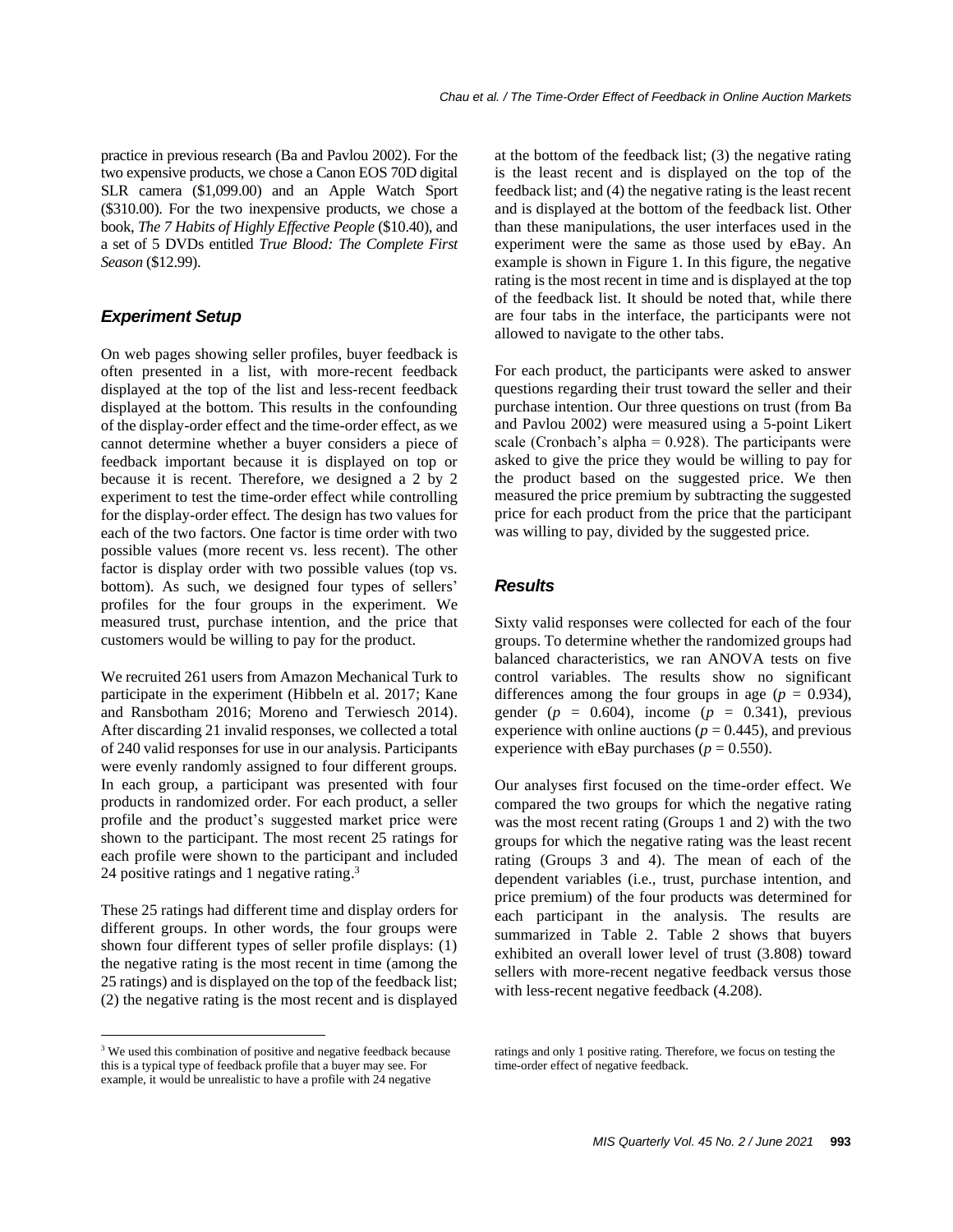| Feedback as a seller<br>Feedback as a buyer<br><b>All Feedback</b><br>Feedback left for others |                                            |                       |
|------------------------------------------------------------------------------------------------|--------------------------------------------|-----------------------|
| 25 Feedback received (viewing 1-25)                                                            |                                            | Revised Feedback: 0 ? |
|                                                                                                |                                            | Period: All           |
| Feedback                                                                                       | <b>From/price</b>                          | <b>Date/time</b>      |
| First watch was broken and shipped to wrong address. The 2nd watch never came                  | Buyer: jp666 (120 5 )                      | During past month     |
| (#120866871251)                                                                                | <b>US \$145.00</b>                         | <b>View Item</b>      |
| best price fast fast shipping                                                                  | Buyer: zachary6502 (817                    | During past month     |
| (#120863127791)                                                                                | <b>US \$148.00</b>                         | <b>View Item</b>      |
| Fast shipping, easy to work with!!!! Thanks                                                    | Buyer: waynejm194z (850 gr)                | During past month     |
| (#120864590973)                                                                                | <b>US \$152.00</b>                         | <b>View Item</b>      |
| No damage. Good transaction. No problems.                                                      | Buyer: gkw1972 (83 <                       | During past 6 months  |
| (#120862770157)                                                                                | <b>US \$121.00</b>                         | <b>View Item</b>      |
| fast shipping. Great price, Thanks!                                                            | Buyer: markwait440 (538 金)                 | During past 6 months  |
| (#120848616148)                                                                                | <b>US \$115.50</b>                         | <b>View Item</b>      |
| Item as advertised.                                                                            | Buyer: rkiyomoto (2968 +)                  | During past 6 months  |
| (#120865560808)                                                                                | <b>US \$100.00</b>                         | <b>View Item</b>      |
| Shipped promptly and as expected! Excellent transaction!                                       | Buyer: rubyandjethro (373 $\frac{1}{24}$ ) | During past 6 months  |
| (#120862162665)                                                                                | <b>US \$130.00</b>                         | <b>View Item</b>      |
| Fast shipping, good deal, thanks!                                                              | Buyer: finditfaster (6229 Sec)             | During past 6 months  |
| (#120862765239)                                                                                | US \$123.00                                | <b>View Item</b>      |
| Great Ebay Seller. Thanks.                                                                     | Buyer: Ionxon1978 (119 %)                  | During past 6 months  |
| (#120858238527)                                                                                | <b>US \$120.00</b>                         | <b>View Item</b>      |
| This package came amazingly fast, perfect condition, works beautifully                         | Buyer: kzoocarpenter (16 $\frac{1}{2}$ )   | During past 6 months  |
| (#120856081925)                                                                                | <b>US \$125.00</b>                         | <b>View Item</b>      |
| received in good time                                                                          | Buyer: recycle_world (786 <a></a>          | During past 6 months  |
| (#120854229301)                                                                                | <b>US \$126.00</b>                         | <b>View Item</b>      |
| Hi thanks for the fast and quick delivery, seller recomended.                                  | Buyer: asmadaghar (282 52)                 | During past 6 months  |
| (#120849635082)                                                                                | <b>US \$130.00</b>                         | <b>View Item</b>      |
| easy transaction and fast postage                                                              | Buyer: anaeh5 (109 $\frac{1}{2}$ )         | During past 6 months  |
| (#120852252580)                                                                                | US \$132.00                                | <b>View Item</b>      |

**Figure 1. An Example of the User Interfaces Used in the Experiment**

| Table 2. Buyer's Trust, Purchase Intention, and Price Premium (n=240) |                                              |                                              |                       |  |
|-----------------------------------------------------------------------|----------------------------------------------|----------------------------------------------|-----------------------|--|
|                                                                       | Seller with more-recent<br>negative feedback | Seller with less-recent<br>negative feedback | p-value of t-<br>test |  |
| Trust                                                                 | 3.808                                        | 4.208                                        | < 0.001               |  |
| <b>Purchase intention</b>                                             | 3.766                                        | 4.125                                        | < 0.001               |  |
| <b>Price premium</b>                                                  | $-22.6%$                                     | $-7.1%$                                      | < 0.001               |  |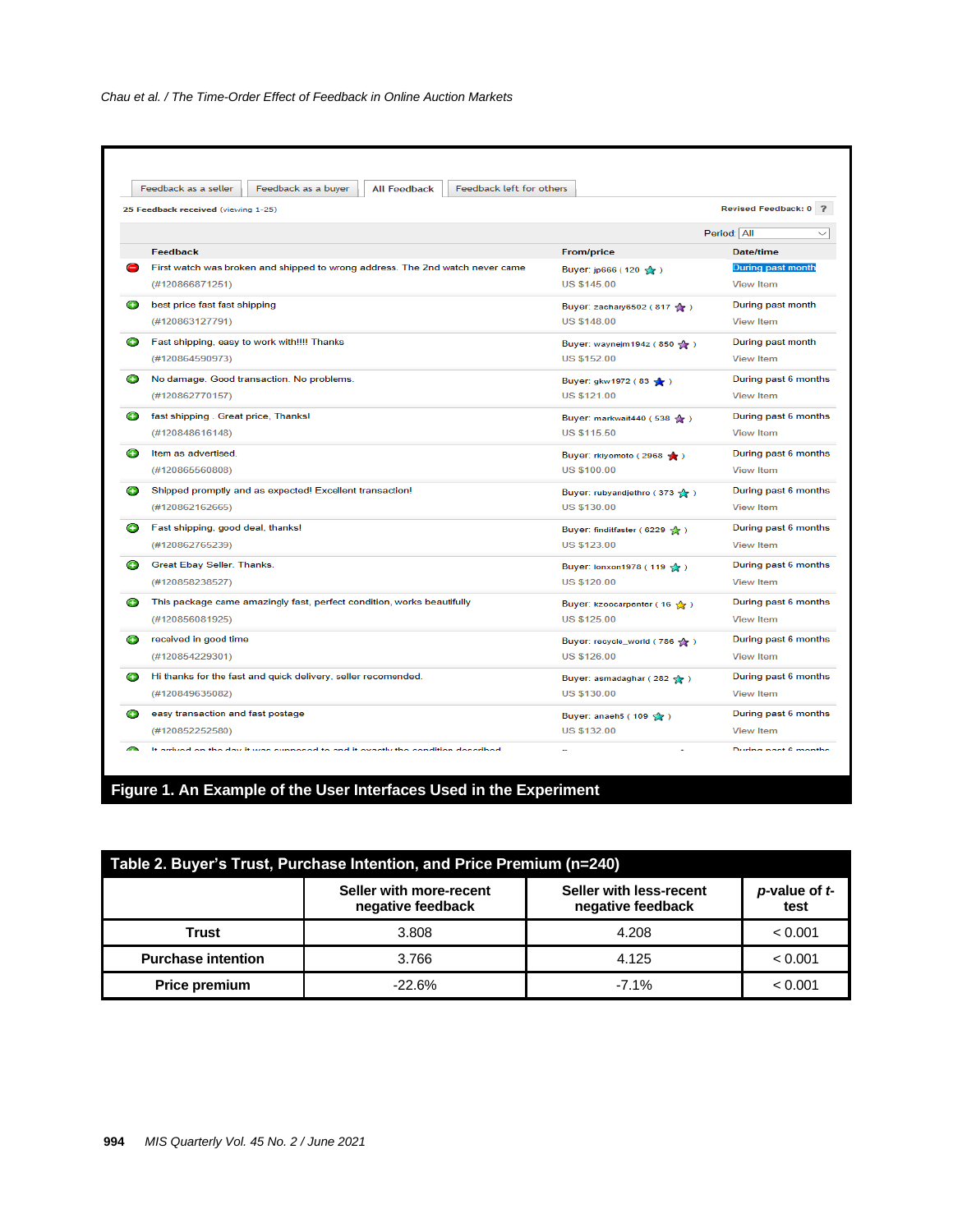| <b>Table 3. ANOVA Test Results</b> |                     |        |         |  |  |
|------------------------------------|---------------------|--------|---------|--|--|
|                                    | Source of variation |        | p-value |  |  |
| Trust                              | Time order          | 20.466 | < 0.001 |  |  |
|                                    | Display order       | 3.553  | 0.061   |  |  |
| <b>Purchase intention</b>          | Time order          | 11.885 | < 0.001 |  |  |
|                                    | Display order       | 2.320  | 0.129   |  |  |
| Price premium                      | Time order          | 24.785 | < 0.001 |  |  |
|                                    | Display order       | 0.084  | 0.772   |  |  |

Similarly, our results show that buyers are less likely (3.766) to buy from sellers with more-recent negative feedback than those with less-recent negative feedback (4.125). In addition, we found that the price buyers were willing to pay was lower (i.e., a more negative price premium, -22.6%) for products sold by sellers with morerecent negative feedback than for products sold by sellers with less-recent negative feedback (-7.1%). We ran *t*-tests for the comparisons and the differences are statistically significant  $(p < 0.001)$  in all cases, thus confirming H1. In order to separate the display-order effect from the timeorder effect in the analysis, we conducted a two-way ANOVA test based on these two factors. The results (summarized in Table 3) show that the time-order effect is significant  $(p < 0.001)$  while the display-order effect is insignificant ( $p > 0.05$ ) for all three dependent variables. Therefore, the results again indicate the significant impact of the time-order effect, confirming H1.

Since the participants provided responses to four products, they could potentially learn about the display pattern of the reviews based on previously viewed products, potentially affecting participants' responses in the experiment. Because of this concern, we conducted a robustness test that avoided the "learning effect" of participants by using only their responses on the first randomly assigned product. More specifically, although each of our 240 participants provided four sets of responses, we only used the first set of responses for this robustness test. The test results are consistent with our original findings and all statistically significant relationships remain significant at the 0.001 level.

# **Study 2: Field Data from eBay**

This section assesses the proposed model and tests H2 and H3 by using field data collected from eBay. We discuss the data collection procedure, present descriptive statistics, and elaborate the regression model that is designed to examine the impact of perceived reputation calculated from our Bayesian updating model. Since eBay offers two types of feedback information, we ran the regression model on the feedback ratings and text comments, respectively. In addition, we used benchmark regression models on the same data set to evaluate the effectiveness of our proposed model.

## *Data Collection and Data Set*

Since the data analysis aims to examine the effectiveness of the proposed model, we needed a list of transactions, including the bidding price and feedback information. The data were collected from eBay.com, one of the most popular online auction markets. Beyond the four products used in Study 1, we added eleven new products for Study 2, for a total of 15 products. These products were chosen based on two criteria: (1) sufficient popularity in the online market to ensure a large enough sample size of transactions, and (2) a sufficiently specific product description to ensure that products sold by different sellers were actually identical products.

To prepare the data set, we used the search function provided by the eBay API to find the list of current sellers for each of the fifteen products. We used a program written in Java to read the list of seller IDs and retrieve the transaction history and feedback information of each seller. We also extracted details of each transaction, including buyer ID, item title, transaction price, rating scores, numbers of positive and negative ratings, and text comments. Following Ba and Pavlou (2002), we examined the item title to ensure that each item was exactly the same as the target product in order to exclude product-related variation in the bidding price.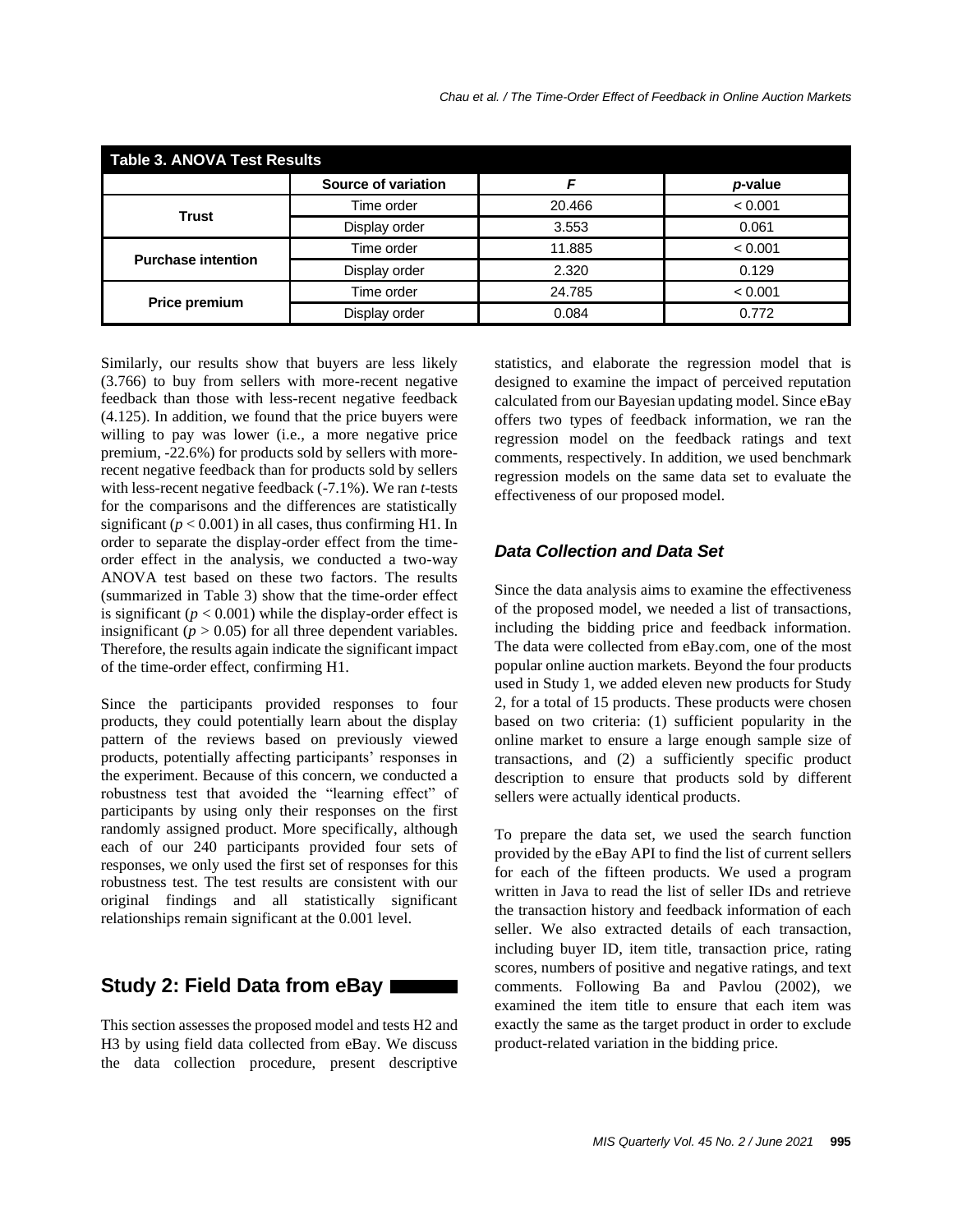For each seller, only the most recent 25 transaction records were used. Table 4 shows the product lists and the number of sellers for each product. Price premium has different measurements in different fields but basically infers the same thing—i.e., an above-average benefit. Price is influenced by a number of factors. Other than reputation, one of the most important factors is demand and supply equilibrium. The average price is thus assumed to represent the equilibrium. Since the equilibrium is volatile in the market, we used the daily average to measure a more precise and fine-grained premium than that of the entire sample average.

To calculate the price premium, we used the daily average bidding price that is published and updated every day on eBay. Since the variations among the daily average prices can be significant, the price premium is more instructive to potential buyers if it is based on daily average prices rather than the average price of the entire data set. We thus use the following formula:

$$
PP = \frac{\text{Bidding Price - Daily Average Price}}{\text{Daily Average Price}} \times 100\%
$$
 (8)

We also collected the feedback ratings and text comments, which are necessary input for the proposed model. While processing the ratings is straightforward, the text comments need to be categorized through content analysis. Each text comment was assigned to one of the five categories discussed earlier. Theoretically, credibility and benevolence are two different characteristics of the seller and are not mutually exclusive. Credibility refers to the buyer's trust in the seller's ability to fulfill the transaction obligation, whereas benevolence refers to the buyer's trust in the seller's goodwill toward buyers' interests (Yamagishi and Yamagishi 1994; Ba and Pavlou 2002). However, the percentage of text comments that belong to both of these categories is very low  $\left($  < 1%), which is consistent with previous research reporting that all outstanding text comments followed a unimodal distribution (Pavlou and Dimoka 2006). Thus, every text comment was assigned to only one category. For example, when a comment belonged to both OB and OC, the comment was assigned as OB since OB is rare in text comments and may cast a stronger influence on the reputation level.

According to Pavlou and Dimoka (2006), buyers seldom read beyond one page of text comments, i.e., 25 text comments on eBay. Thus, in the belief-updating procedure, we used only the most recent 25 text comments as the input. A total of 11,050 text comments were used. We recruited two raters to code the text comments independently. The raters decided on different categories for 84 comments; they were then asked to discuss these comments and agree on a single category for each of them. This final category label was used in our study. We calculated two reliability scores for intercoder reliability—Krippendorff's alpha (Krippendorff 2004) and Cohen's kappa (Cohen 1968)—and obtained the values of 0.9474 and 0.9481, respectively. Both values exceed the recommended value of 0.80, showing a high level of agreement between the raters. Table 5 shows the summary of the different types of text comments.

## *Parameter Setting*

As shown above, Equation (6) involves four parameters: α, β, γ, and λ. To estimate the values of these parameters, we randomly selected 4,068 sellers on eBay and collected their platform information. We focused on information related to reputation level, including star level, the percentage of positive feedback in the last 12 months, and detailed seller ratings (e.g., item as described, communication, shipping times, and shipping and handling charges). We also collected data on the number of positive ratings, negative ratings, and neutral ratings in the last 1 month, 6 months, and 12 months, respectively. The data are summarized in Table 6.

To simplify the problem, we divided the sellers into two categories: good sellers and bad sellers. The statistical criteria for classification were determined based on the summary statistics of the data set and the literature. Figure 2 shows the seller distribution in terms of positive feedback percentage. More than 95% of our sellers had a positive feedback percentage above 98%. Previous studies also suggest that seller feedback on eBay is overwhelmingly positive (Dellarocas 2003). For instance, Lucking-Reiley et al. (2007) studied 134 unique sellers on eBay and showed that the average positive feedback percentage is around 99.5%. Other studies similarly report average positive feedback percentages of over 98% (Cabral and Hortacsu 2010; Dellarocas 2003). Based on the data distribution, we considered a seller with over 98% of positive feedback in the last 12 months to be a good seller. Otherwise, the seller was regarded as a bad seller.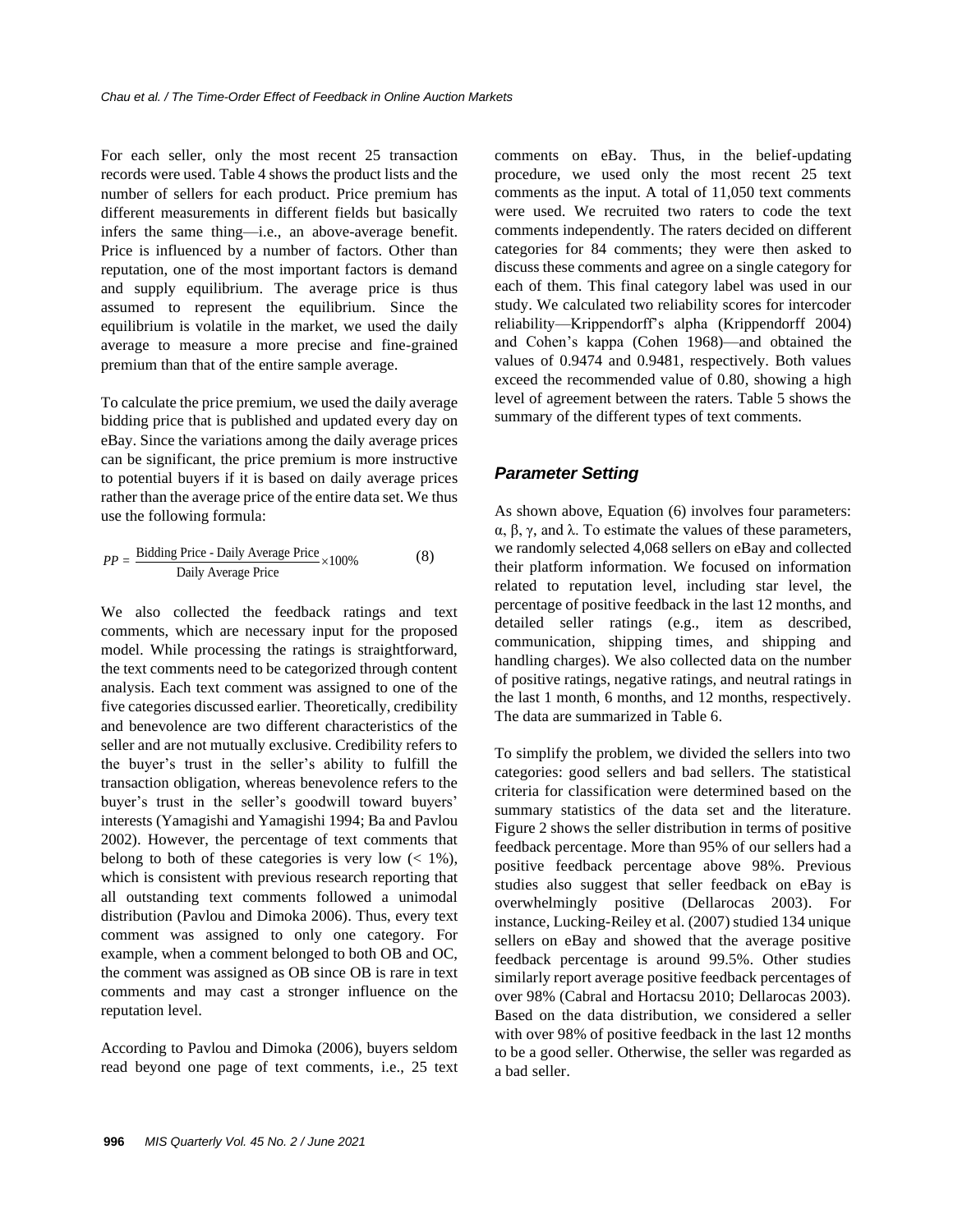| Table 4. Products Used in the Field Data from eBay                        |     |  |  |
|---------------------------------------------------------------------------|-----|--|--|
| <b>Product name</b>                                                       |     |  |  |
| iPod Touch with silver back, 8GB volume and 2 <sup>nd</sup> generation    | 21  |  |  |
| Nintendo Wii package including a console, two controllers and five games  | 21  |  |  |
| A set of 5 DVDs titled "True Blood - The Complete First Season"           | 19  |  |  |
| Apple Watch Black Sport 42mm space gray                                   | 42  |  |  |
| GARMN NUVI 255w 4.3" widescreen                                           | 18  |  |  |
| 1 box comic lot of 50                                                     | 22  |  |  |
| Apple TV 3rd Generation Digital HD                                        | 39  |  |  |
| Canon 70D camera body                                                     | 30  |  |  |
| Beats Solo 2 Black New                                                    | 34  |  |  |
| Timberland Men's 6-inch Premium Wheat Waterproof Boots 10061 New with Box | 37  |  |  |
| TaylorMade R15 460 Right-Handed                                           | 25  |  |  |
| Microsoft Surface Pro 3, 128GB, Core i5                                   | 35  |  |  |
| Samsung Gear Virtual Reality Headset                                      | 22  |  |  |
| iPhone 6s 64GB Gold                                                       | 46  |  |  |
| Garmin Fenix 3 Sapphire Training Watch                                    | 31  |  |  |
| <b>Total</b>                                                              | 442 |  |  |

| Table 5. Descriptive Statistics of the Categories of Text Comments |       |       |       |       |                 |  |
|--------------------------------------------------------------------|-------|-------|-------|-------|-----------------|--|
| <b>Comment type</b>                                                | ОC    | AC    | OΒ    | AВ    | <b>Ordinary</b> |  |
| Percentage                                                         | 7.15% | 1.62% | 0.35% | 0.05% | 90.83%          |  |

| Table 6. Data Collection for Parameter Setting |                            |                                                                                                                                                              |                                                                                                                              |  |  |
|------------------------------------------------|----------------------------|--------------------------------------------------------------------------------------------------------------------------------------------------------------|------------------------------------------------------------------------------------------------------------------------------|--|--|
|                                                | <b>Item</b>                | <b>Content</b>                                                                                                                                               | <b>Descriptive summary</b>                                                                                                   |  |  |
| 1                                              | Recent feedback<br>ratings | The number of positive, neutral, and<br>negative overall feedback ratings the<br>member has received in the last 12 months.                                  | Positive: 99.47%<br><b>Neutral: 0.29%</b><br>Negative: 0.24%                                                                 |  |  |
| $\mathfrak{p}$                                 | Feedback score             | +1 point for each positive rating<br>No points for each neutral rating<br>-1 point for each negative rating                                                  | Min: 9<br>Max: 552,139<br>Mean: 4899.28                                                                                      |  |  |
| 3                                              | Detailed seller<br>ratings | Star ratings (ranging from one to five) in the<br>following aspects:<br>Item as described<br>Communication<br>Shipping time<br>Shipping and handling charges | Mean rating:<br>Item as described: 4.92<br>Communication: 4.93<br>Shipping time: 4.93<br>Shipping and handling charges: 4.88 |  |  |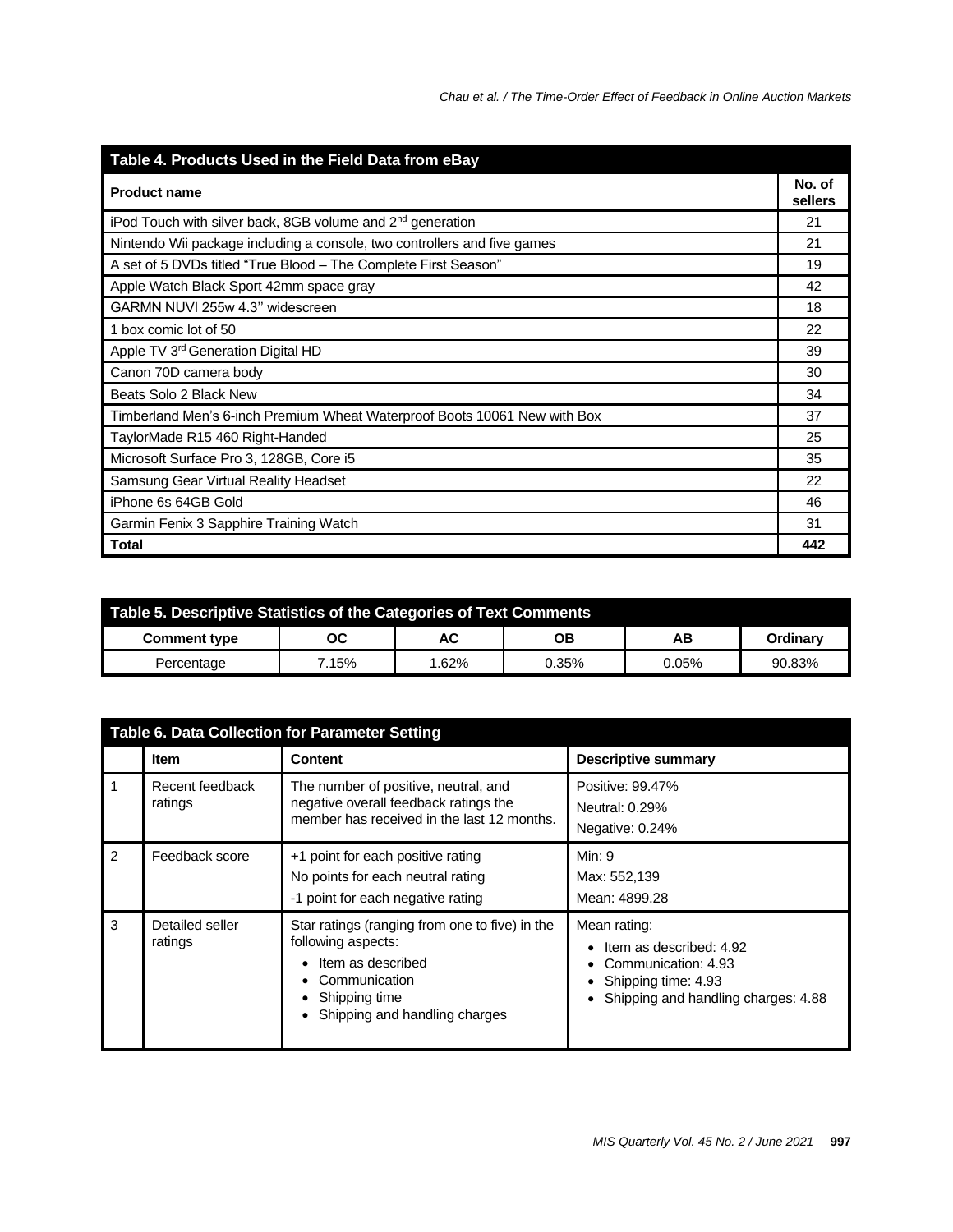

**Figure 2. Frequency of Positive Feedback Percentage**

Then, we estimated the probability of a good seller receiving a positive rating  $(α)$  and the probability of a bad seller receiving a positive rating  $(\beta)$ , represented as follows:

$$
\alpha = \frac{\text{# Good Sellers}'}{\text{Total # Good Sellers}'} \tag{9}
$$

$$
\beta = \frac{\# Bad Sellers' Positive Reviews}{Total \# Bad Sellers' Reviews}
$$
 (10)

Based on our data, the value of  $\alpha$  and  $\beta$  is set to 0.996 and 0.952, respectively. In addition,  $\gamma$  is set to 0.5 because we assume that the unconditional probability that the seller is a good seller is 50%.

Among the fifteen products studied, we selected three products (Apple Watch, 1 box comic lot of 50, and Apple TV) to estimate the value of λ. In our research, the Bayesian updating model is designed to estimate seller reputation, so we should ideally estimate  $\lambda$  by using the value that best estimates seller reputation. However, seller reputation cannot be directly observed in the field data and can only be observed indirectly through the price premium. Therefore, we take the value of  $\lambda$  that can best explain price premium as our estimation.

As shown in Equation (6), the range of  $\lambda$  is from 0 to 1. The one-dimensional grid search method was adopted for parameter tuning. Grid search is a method in machine learning used to configure optimal parameters for a given model. A one-dimensional grid search builds a model on each possible value of the parameter iterated through the range and chooses the best one. More specifically, we used a set of values of  $\lambda$ , ranging from 0 to 1, with the step value being 0.01. Each value was used in Equation (6) to calculate the seller's reputation, which was then used in Equation (7) to predict price premiums.

The result shows that when  $\lambda$  is 0.99, the model performs best.  $\lambda$  accounts for the information retained by buyers as time goes by. Theoretically,  $\lambda$  brings in an exponential decay to reputation level at time *t* in Equation (7). It is reasonable that  $\lambda$ , as an exponential parameter, remains larger in order to retain information after iterations. In addition, intuitively,  $\lambda$  should not be too small because buyers need to inform themselves through reading ratings and comments. A small  $\lambda$  would indicate that little information is being retained by buyers when they make price-bidding decisions, which is unlikely.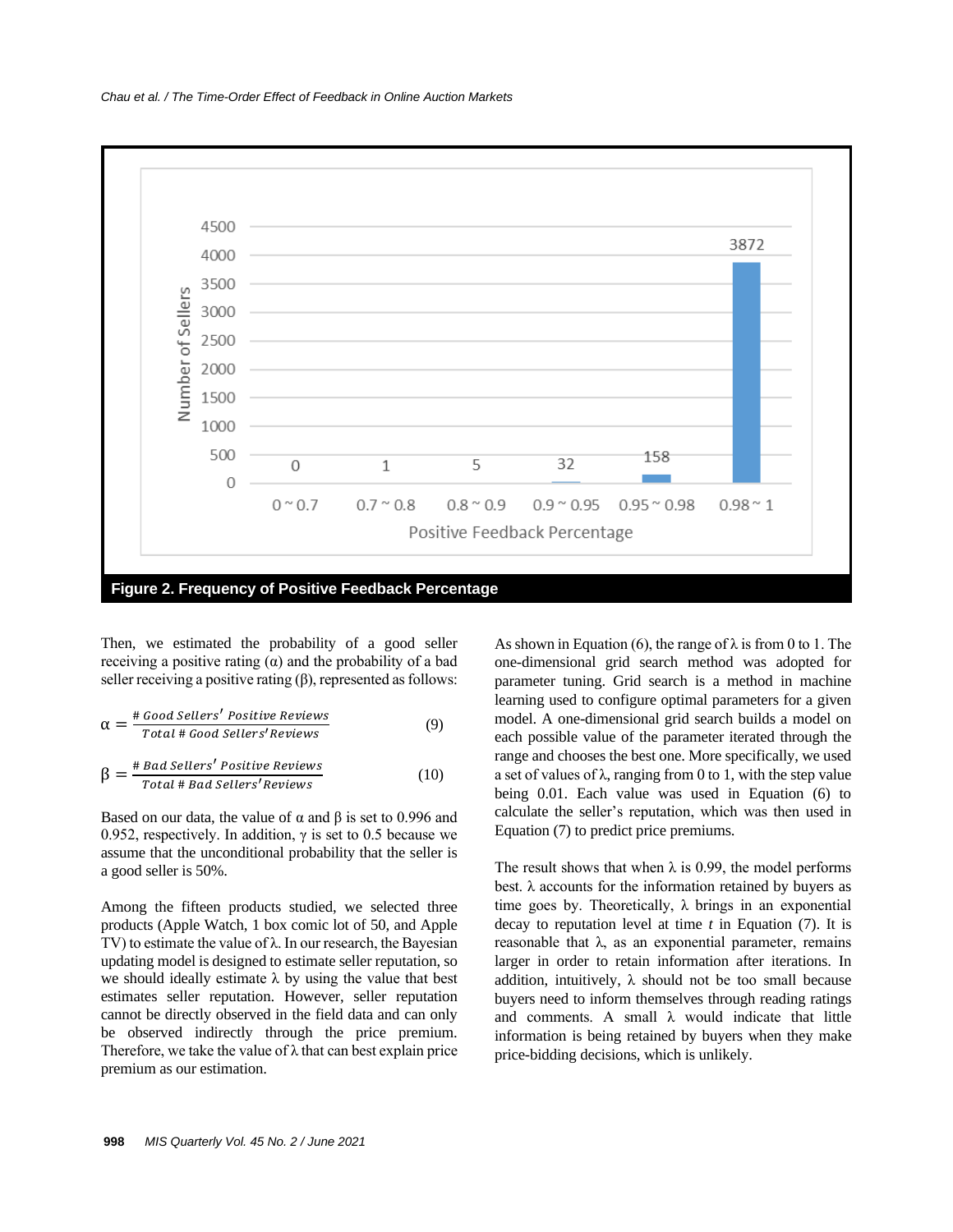#### *Benchmark Models*

As discussed earlier, we aim to compare the proposed Bayesian updating models (i.e., BU-Ratings and BU-Text) against benchmark models. Therefore, we chose two simple regression models that do not consider Bayesian updating and the time-order effect as our benchmark models for comparison. The first benchmark model, called *Simple-Ratings*, is based on the regression model proposed in Ba and Pavlou's study (2002):

 $PP = \beta_0 + \beta_1 \log(PR) + \beta_2 \log(NR) + \varepsilon$ where  $PR$  is the number of positive ratings, *NR* is the number of negative ratings. (11)

There is some possibility that the seller has not yet received any negative ratings. Therefore, in the above  $log(PR)$  is replaced by  $log(PR + 1)$  and  $log(NR)$  by  $log(NR + 1)$ .

The second benchmark model, called *Simple-Text*, is based on the model proposed in Pavlou and Dimoka's study (2006), which examines the effect of the category of text comments:

 $PP = \beta_0 + \beta_1 OC + \beta_2 AC + \beta_3 OB + \beta_4 AB + \beta_5 Ord + \varepsilon$  (12)

where *OC*, *AC*, *OB*, *AB,* and *Ord* are the number of text comments in the corresponding categories.

In addition, to further demonstrate the impact of the timeorder effect on our model, we also incorporate another two regression models that consider Bayesian updating but not the time-order effect as the benchmark models called *PlainBU* (i.e., the reputation level is calculated by Equation 5)*.*

In sum, the benchmark models utilize the same inputs (i.e., ratings and text comments, respectively) as the proposed models but do not consider the Bayesian updating or the order effect. This allows us to evaluate and compare the effectiveness of the proposed model.

## *Results*

In this section, we examine the performance of the proposed models that consider the time-order effect in influencing the price premium and compare them with the benchmark models. Figures 3 to 6 show the regression

results, including the coefficients of the variables in the regression model, the corresponding  $p$ -value,  $\mathbb{R}^2$ , and the adjusted  $\mathbb{R}^2$ .

Figure 3 shows the results based on the first benchmark model. Figure 4 shows the regression results based on the proposed BU-Ratings model. The results of the second benchmark, Simple-Text are shown in Figure 5, while the results of the proposed BU-Text model are shown in Figure 6. All the relationships in the two proposed models are significant. Table 7 summarizes the adjusted  $\mathbb{R}^2$  values of the regressions.

The significant correlations shown in Figures 4 and 6 provide support for H2a and H2b, respectively, confirming the significant positive impact of reputation level on price premium. Furthermore, the adjusted  $\mathbb{R}^2$ values of the proposed models are larger than those of the benchmark models (as shown in Figures 3 and 5), thus supporting H3a and H3b. The data show a stronger effect of text comments in determining the price premium than simple feedback ratings for all models and products. In addition, the proposed models lead to a larger adjusted  $\mathbb{R}^2$ than the simple regression models. We believe that this is mainly because the Simple-Ratings and Simple-Text models do not distinguish between feedback occurring at different points in time.

To demonstrate the contribution of the time-order effect, we further compared our BU models with the PlainBU models, which are Bayesian updating models *without* the time-order factor  $\lambda$ . The adjusted  $\mathbb{R}^2$  of the PlainBU model incorporating numerical ratings is 0.1659 and the one incorporating text comments is 0.3553. Both values are lower than the adjusted  $\mathbb{R}^2$  of the respective BU model (i.e., 0.2280 for numerical ratings and 0.4206 for text). The result shows that our models incorporating the timeorder factor explained the variance in price premium to a larger extent than the ones without the time-order effect  $(i.e., \lambda=1)$  for both numerical ratings and text models.

# **Discussion and Conclusion**

Online auction markets provide sophisticated feedback systems that allow consumers to search for preferred sellers and leave feedback information after completing transactions. However, consumers are often confused by the overwhelming amount of information. Therefore, it is developing a method to efficiently utilize this information is a worthwhile endeavor.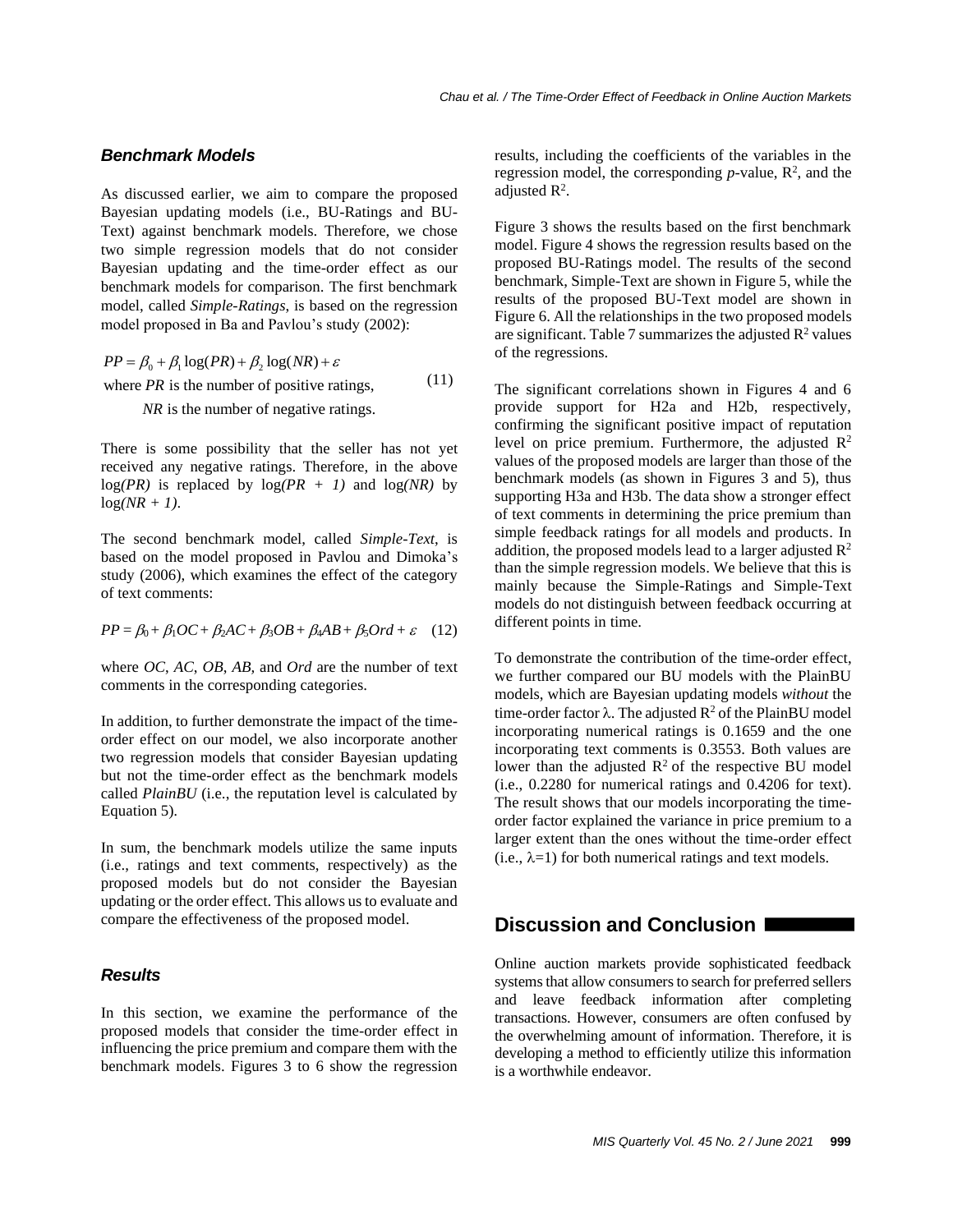



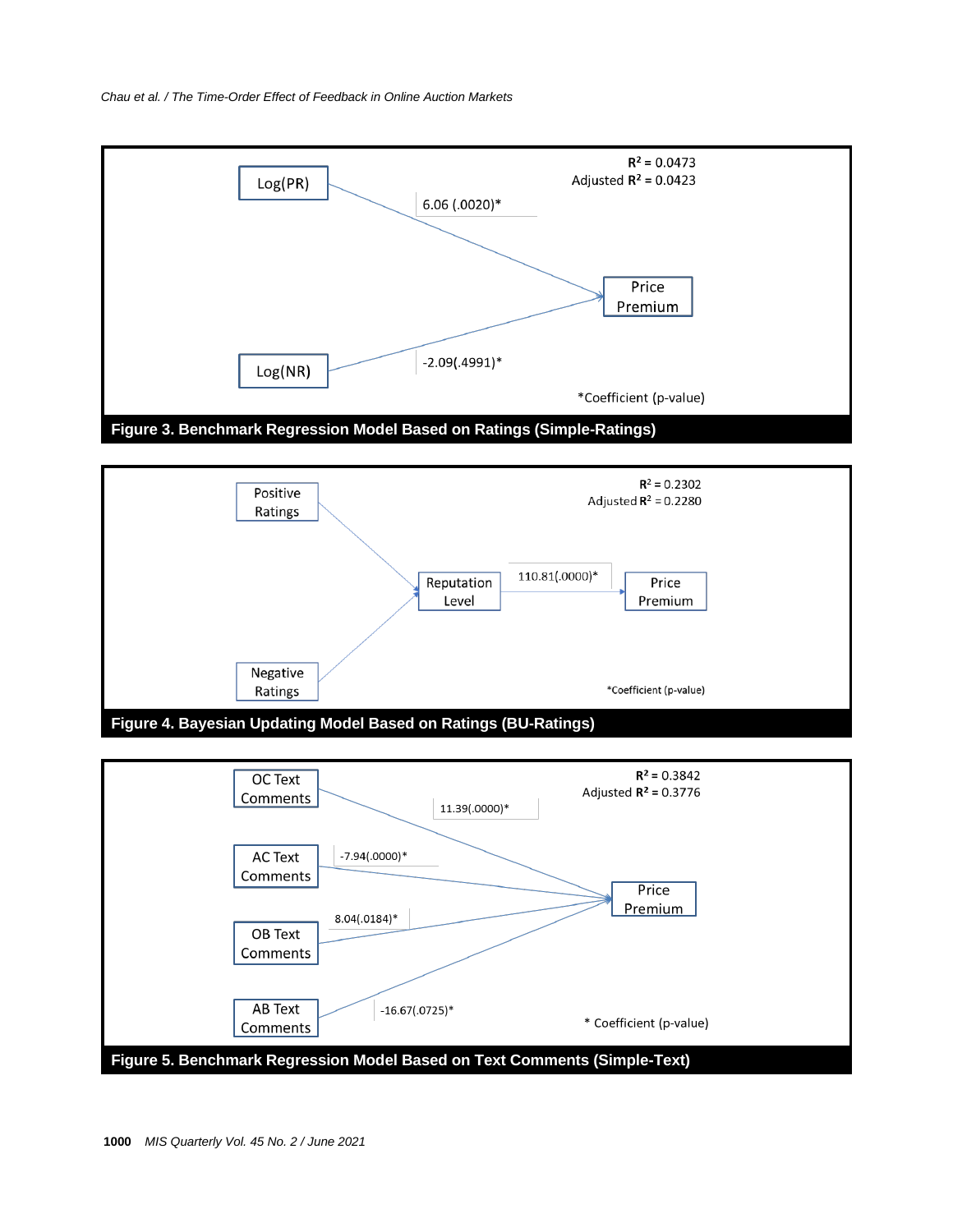

| Table 7. Adjusted $R^2$ of Regressions for the Twelve Products               |                       |                   |             |                |  |
|------------------------------------------------------------------------------|-----------------------|-------------------|-------------|----------------|--|
| <b>Product description</b>                                                   | <b>Simple-Ratings</b> | <b>BU-Ratings</b> | Simple-Text | <b>BU-Text</b> |  |
| iPod Touch with silver back, 8GB volume and<br>2nd generation                | 0.0525                | 0.1543            | 0.4646      | 0.5403         |  |
| Nintendo Wii package including a console, two<br>controllers and five games  | 0.0667                | 0.1019            | 0.1537      | 0.2621         |  |
| A set of 5 DVDs titled True Blood: The Complete<br><b>First Season</b>       | 0.1959                | 0.271             | 0.3981      | 0.4340         |  |
| GARMN NUVI 255w 4.3" widescreen                                              | 0.1139                | 0.3771            | 0.3834      | 0.5434         |  |
| Canon 70D camera body                                                        | 0.1400                | 0.4282            | 0.4577      | 0.5677         |  |
| Beats Solo 2 Black New                                                       | 0.0503                | 0.1111            | 0.3641      | 0.4397         |  |
| Timberland Men's 6-inch Premium Wheat<br>Waterproof Boots 10061 New with Box | 0.1398                | 0.3278            | 0.2258      | 0.3578         |  |
| TaylorMade R15 460 Right-Handed                                              | 0.1900                | 0.2879            | 0.1827      | 0.3086         |  |
| Microsoft Surface Pro 3, 128GB, Core i5                                      | 0.0136                | 0.3394            | 0.4040      | 0.5366         |  |
| Samsung Gear Virtual Reality Headset                                         | 0.0155                | 0.0403            | 0.2128      | 0.2857         |  |
| iPhone 6s 64GB Gold                                                          | 0.0326                | 0.2258            | 0.5202      | 0.5225         |  |
| Garmin Fenix 3 Sapphire Training Watch                                       | 0.0724                | 0.0887            | 0.3596      | 0.4607         |  |
| All products                                                                 | 0.0423                | 0.2280            | 0.3776      | 0.4206         |  |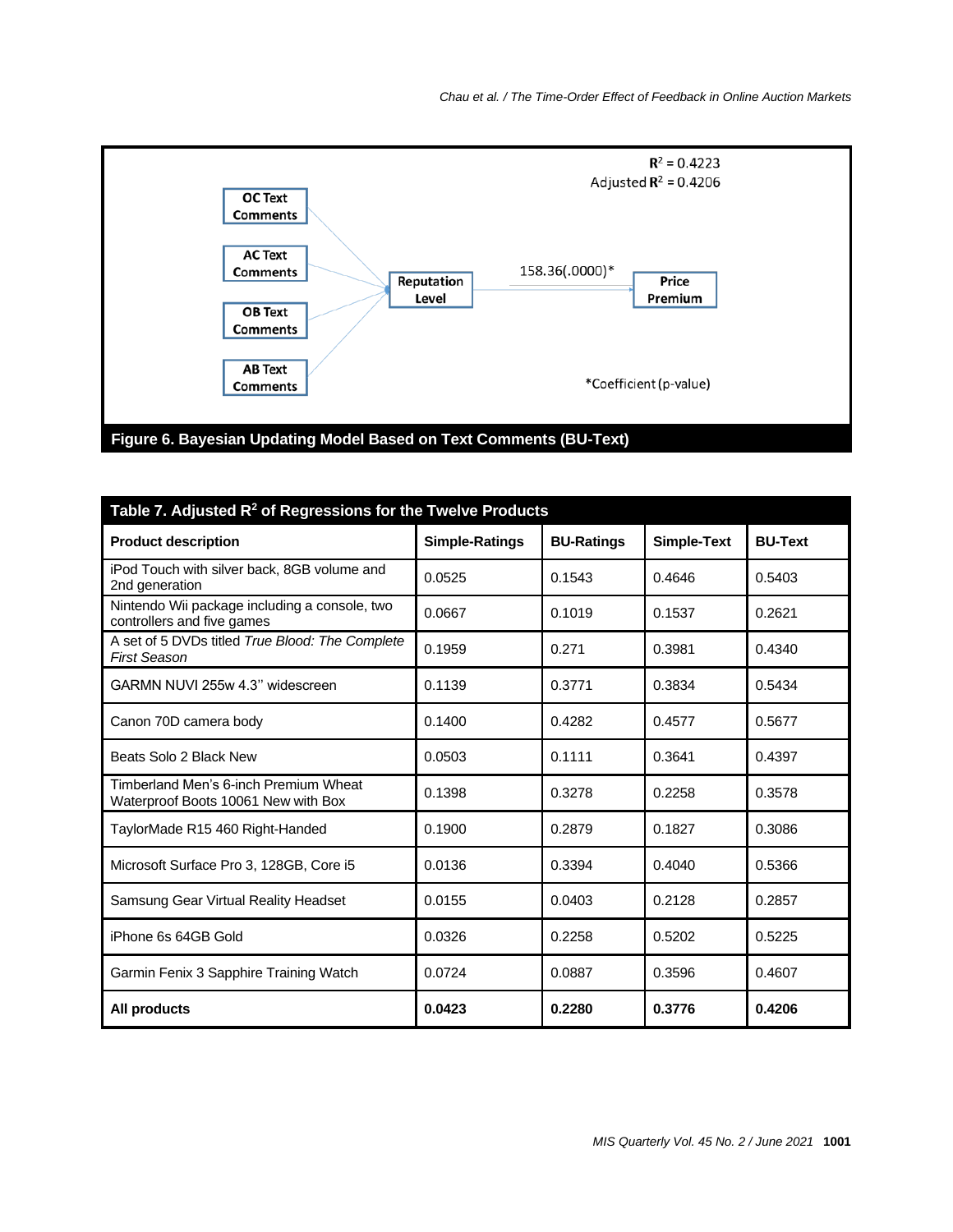This paper tests the time-order effect hypothesis in feedback ratings (H1) and proposes a Bayesian updating model that confirms the positive effect hypothesis (H2) and explanatory power hypothesis (H3) for both numeric and textual feedback. In other words, the proposed model provides an alternative to measure sellers' reputation and can explain the auction price premium better, in terms of high values of adjusted  $\mathbb{R}^2$ .

#### *Theoretical Implications*

This paper makes three primary theoretical contributions.

**1.** We found that temporal similarity of feedback, rather than the display order of feedback, dominates buyers' decision-making process. Although there is research on the time-order effect in the review generation process (Godes and Silva 2012; Li and Hitt 2008), the effect of the time-order effect on consumers' decision-making and trust-building processes has not been examined in previous online auction market studies. In this paper, we verify the time-order effect of feedback in seller profiles and show that buyers consider recently posted feedback to be more important than feedback posted a long time ago.

In our first study, we examined both time-order and display-order effects in a user experiment. We found only the time-order effect in buyers' decision-making processes, indicating that buyers place higher importance on the temporal similarity of feedback, rather than the mere display order of the feedback, when assessing the current transaction.

**2.** In our second study, we proposed an integrated model that employs the Bayesian updating model to incorporate the time-order effect of feedback information in the trustbuilding process. Our evaluation results show that the proposed model can explain price premiums from real-life transactions on eBay better than benchmark models that do not consider the time-order effect.

By including the time-order effect, we extend the extant literature that examines feedback in online auction markets. Whereas previous research has treated all feedback equally in terms of its effect on buyers' assessment of current transactions, we demonstrate in this paper that both buyers' assessment of sellers and price premiums are significantly impacted by the time order of feedback information.

**3.** We provide evidence for trust building via textual feedback. Our analysis provides support for the benchmark model presented by Pavlou and Dimoka (2006). Specifically, our results show that text comments have a stronger effect on building trust and shaping price premiums than simple feedback ratings. Following previous research (Ba and Pavlou 2002; Pavlou and Dimoka 2006), we depict the process through which text comments determine price premiums using reputation levels that incorporate the time-order effect. Our model integrates text comments and thus better accounts for the significantly higher variance in price premiums than models considering numeric ratings alone.

## *Practical Implications*

Our findings suggest that the time order of feedback information can shape buyers' assessment and price premiums for the current transaction. This has important implications for platform managers and market participants. Based on our findings, we make the following suggestions from different perspectives.

**Suggestions for platform managers:** Our results suggest that online auction markets should not only maintain a complete feedback profile database but should also display feedback profiles in a way that can help buyers more quickly evaluate sellers. Reputation levels generated by the proposed model could serve as a means of ranking seller feedback profiles and may offer a good indication of the average price premium in real-life online markets. In addition, our price premium model could also provide managers with information on seller assessment and bidding price.

**Suggestions for sellers:** If sellers receive a negative comment, we recommend that they should not be too aggressive in the starting bid price of their next product. Instead, the seller may consider rebuilding buyers' trust and trying to obtain more positive feedback in order to mitigate the effect of the negative feedback, which will fade away as new feedback is posted. In contrast, sellers with no recent negative feedback might consider raising their starting bid prices for new transactions.

**Suggestions for buyers:** Buyers should note that, given two sellers with the same average rating, if one has recent negative feedback, that seller may be more likely to offer lower initial bid prices; thus, buyers may be able to more easily win bids from that seller at a lower price. Similarly, higher prices may be necessary to win bids from sellers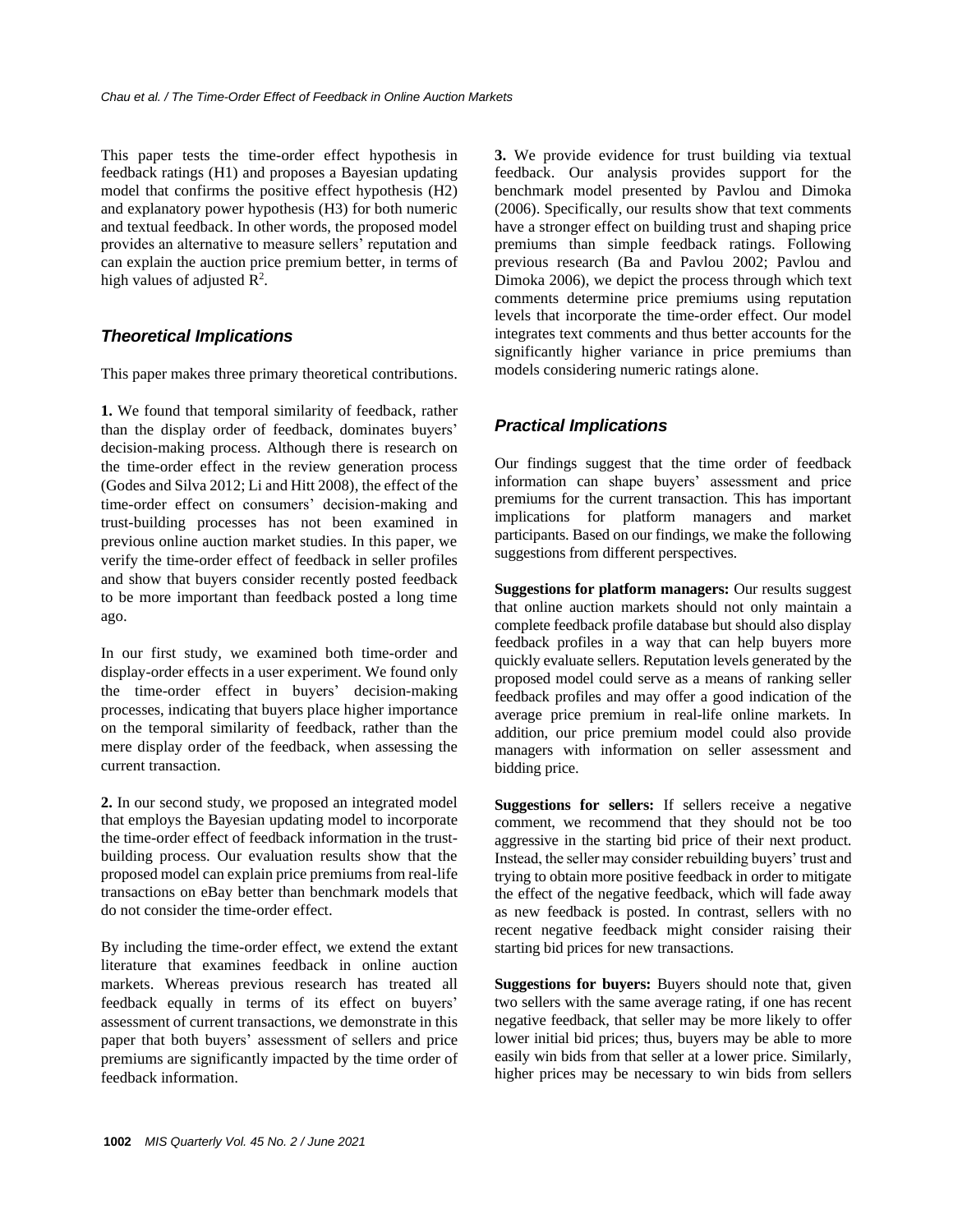with no recent negative feedback. This knowledge can help buyers can place their bids more efficiently.

The implications of this study can also be extended to other online market platforms. For instance, highly competitive online retailing platforms could incorporate the time-order effect of negative reviews in dynamic pricing models (Fisher et al. 2017) in order to better capture consumers' choices among products from multiple retailers.

#### *Limitations and Future Directions*

One limitation of this study is our inability to separately identify the time-order effect and the display-order effect in our field data study (Study 2). Therefore, our findings do not guarantee that the time-order effect is the mechanism in play. Although we demonstrated the existence of the timeorder effect in Study 1, caution is still needed when interpreting the results of the field data study. Another limitation of our study is the manual categorization of text comments. Since it is tedious to read and categorize high volumes of text comments, designing a machine learning algorithm to automatically categorize text comments would be a worthwhile endeavor.

In our research, to ensure a large enough sample of transactions, we intentionally selected popular products for Study 2. It is possible that differences in product categories would result in a stronger or weaker time-order effect because buyers' bidding behaviors may be affected by product features or price levels (Liu et al. 2012). A product with a higher price level, or one with complex product features, may require consumers to spend more time to inform themselves, which may amplify the significance of the time effect. Future research could analyze the proposed model across more product categories. Finally, there are other factors that may affect buyers' perception of the importance of feedback, such as the display of the website. It would be interesting to study how various factors affect buyers' trust and price premiums.

#### *Acknowledgments*

This project was supported in part by a grant from the General Research Fund of the Hong Kong Research Grants Council (project number: 17500514B). We thank the senior editor, associate editor, and the reviewers for their invaluable comments and suggestions throughout the review process.

#### *References*

- Adler, P. S. 2001. "Market, Hierarchy, and Trust: The Knowledge Economy and the Future of Capitalism," *Organization Science* (12:2), pp. 215-234.
- Ba, S., and Pavlou, P. A. 2002. "Evidence of the Effect of Trust Building Technology in Electronic Markets: Price Premiums and Buyer Behavior," *MIS Quarterly* (26:3), pp. 243-268.
- Ba, S., Whinston, A. B., and Zhang, H. 2003. "Building Trust in Online Auction Markets through an Economic Incentive Mechanism," *Decision Support Systems* (35:3), p. 273.
- Bakos, J. Y. 1997. "Reducing Buyer Search Costs: Implications for Electronic Marketplaces," *Management Science* (43:12), pp. 1676-1692.
- Becker, S. L. 1954. "Why an Order Effect," *Public Opinion Quarterly* (18:3), pp. 271-278.
- Bolton, G. E., Katok, E., and Ockenfels, A. 2004a. "How Effective Are Electronic Reputation Mechanisms? An Experimental Investigation," *Management Science* (50:11), p. 1587-1602.
- Bolton, G. E., Katok, E., and Ockenfels, A. 2004b. "Trust among Internet Traders: A Behavioral Economics Approach," *Analyse und Kritik* (26:1), p. 185-202.
- Cabanac, G., and Preuss, T. 2013. "Capitalizing on Order Effects in the Bids of Peer‐Reviewed Conferences to Secure Reviews by Expert Referees," *Journal of the American Society for Information Science and Technology* (64:2), pp. 405-415.
- Carter, M., Tams, S., and Grover, V. 2017. "When Do I Profit? Uncovering Boundary Conditions on Reputation Effects in Online Auctions," *Information & Management* (54:2), pp. 256-267.
- Cohen, J. 1968. "Weighted Kappa: Nominal Scale Agreement Provision for Scaled Disagreement or Partial Credit," *Psychological Bulletin* (70:4), p. 213-220.
- Dellarocas, C. 2003. "The Digitization of Word of Mouth: Promise and Challenges of Online Feedback Mechanisms," *Management Science* (49:10), pp. 1407-1424.
- Dellarocas, C. 2005. "Reputation Mechanism Design in Online Trading Environments," *Information Systems Research* (16:2), pp. 209-231.
- Doney, P. M., and Cannon, J. P. 1997. "An Examination of the Nature of Trust in Buyer-Seller Relationships," *Journal of Marketing* (61:2), p. 35.
- Fisher, M., Gallino, S., and Li, J. 2017. "Competition-Based Dynamic Pricing in Online Retailing: A Methodology Validated with Field Experiments," *Management Science* (64:6), pp. 2496-2514.
- Ganesan, S. 1994. "Determinants of Long-Term Orientation in Buyer-Seller Relationships," *The Journal of Marketing* (58:2), pp. 1-19.
- Godes, D., and Silva, J. C. 2012. "Sequential and Temporal Dynamics of Online Opinion," *Marketing Science* (31:3), pp. 448-473.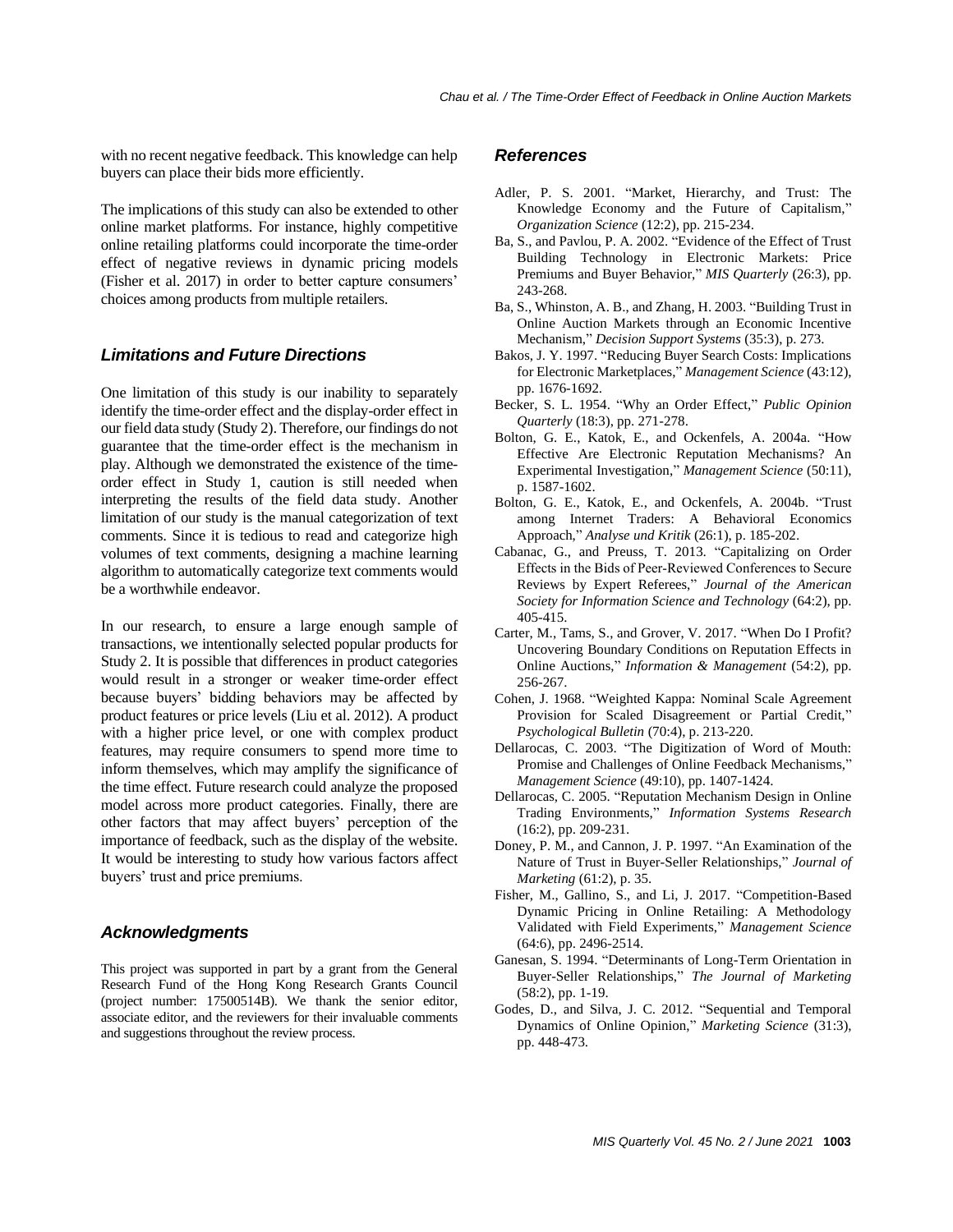- Granovetter, M. 1985. "Economic Action and Social Structure: The Problem of Embeddedness," *The American Journal of Sociology* (91:3), pp. 481-510.
- Greif, A. 1989. "Reputation and Coalitions in Medieval Trade: Evidence on the Maghribi Traders," *The Journal of Economic History* (49:4), pp. 857-882.
- Güth, W., Mengel, F., and Ockenfels, A. 2007. "An Evolutionary Analysis of Buyer Insurance and Seller Reputation in Online Markets," *Theory and Decision* (63:3), pp. 265-282.
- Hibbeln, M. T., Jenkins, J. L., Schneider, C., Valacich, J., and Weinmann, M. 2017. "How Is Your User Feeling? Inferring Emotion through Human-Computer Interaction Devices," *MIS Quarterly* (41:1), pp. 1-21.
- Hinz, O., Hill, S., and Kim, J.-Y. 2016. "TV's Dirty Little Secret: The Negative Effect of Popular Tv on Online Auction Sales," *MIS Quarterly* (40:3), pp. 623-644.
- Hu, N., Pavlou, P. A., and Zhang, J. 2006. "Can Online Reviews Reveal a Product's True Quality?: Empirical Findings and Analytical Modeling of Online Word-of-Mouth Communication," in *Proceedings of the 7th ACM Conference on Electronic Commerce*, Ann Arbor, MI.
- Jarvenpaa, S. L., and Tractinsky, N. 1999. "Consumer Trust in an Internet Store: A Cross-Cultural Validation," *Journal of Computer-Mediatied Communication* (5:2).
- Jin, G. Z., and Kato, A. 2006. "Price, Quality, and Reputation: Evidence from an Online Field Experiment," *The Rand Journal of Economics* (37:4), p. 983.
- Kane, G. C., and Ransbotham, S. 2016. "Research Note— Content and Collaboration: An Affiliation Network Approach to Information Quality in Online Peer Production Communities," *Information Systems Research* (27:2), pp. 424-439.
- Klein, B., and Leffler, K. B. 1981. "The Role of Market Forces in Assuring Contractual Performance," *The Journal of Political Economy* (89:4), pp. 615-641.
- Krippendorff, K. 2004. *Content Analysis: An Introduction to Its Methodology*. Thousand Oaks, CA: SAGE.
- Lee, Z., Im, I., and Lee, S. J. 2000. "The Effect of Negative Buyer Feedback on Prices in Internet Auction Markets," in *Proceedings of the Twenty-First International Conference on Information Systems*, Brisbane, Australia.
- Li, L. 2010. "Reputation, Trust, and Rebates: How Online Auction Markets Can Improve Their Feedback Mechanisms," *Journal of Economics & Management Strategy* (19:2), pp. 303-331.
- Li, X., and Hitt, L. M. 2008. "Self-Selection and Information Role of Online Product Reviews," *Information Systems Research* (19:4), pp. 456-474.
- Liu, Y., Feng, J., and Wei, K. K. 2012. "Negative Price Premium Effect in Online Market: The Impact of Competition and Buyer Informativeness on the Pricing Strategies of Sellers with Different Reputation Levels," *Decision Support Systems* (54:1), pp. 681-690.
- Milgrom, P. R., North, D. C., and Weingast, B. R. 1990. "The Role of Institutions in the Revival of Trade: The Law

Merchant, Private Judges, and the Champagne Fairs," *Economics and Politics* (2:1), pp. 1-23.

- Mishra, D. P., Heide, J. B., and Stanton, G. C. 1998. "Information Asymmetry and Levels of Agency Relationships," *Journal of Marketing Research* (35:3), pp. 277-295.
- Moreno, A., and Terwiesch, C. 2014. "Doing Business with Strangers: Reputation in Online Service Marketplaces," *Information Systems Research* (25:4), pp. 865-886.
- Nurmi, P. 2006. "A Bayesian Framework for Online Reputation Systems," in *Proceedings of the Advanced International Conference on Telecommunications and International Conference on Internet and Web Applications and Services*.
- Osborne, M. J. 2004. *An Introduction to Game Theory*. New York: Oxford University Press.
- Pavlou, P. A., and Dimoka, A. 2006. "The Nature and Role of Feedback Text Comments in Online Marketplaces: Implications for Trust Building, Price Premiums, and Seller Differentiation," *Information Systems Research* (17:4), pp. 392-414.
- Pavlou, P. A., and Gefen, D. 2004. "Building Effective Online Marketplaces with Institution-Based Trust," *Information Systems Research* (15:1), pp. 37-59.
- Pavlou, P. A., Liang, H., and Yajiong, X. 2007. "Understanding and Mitigating Uncertainty in Online Exchange Relationships: A Principal-Agent Perspective," *MIS Quarterly* (31:1), pp. 105-136.
- Resnick, P., and Zeckhauser, R. 2002. "Trust Among Strangers in Internet Transactions: Empirical Analysis of Ebay's Reputation System," *Advances in Applied Microeconomics* (11).
- Scott, W., and Derlaga, V. J. 1983. "Attributions in T-Groups: A Test of Kelley's Anova Model," *Small Group Behavior* (14), pp. 50-62.
- Shapiro, C. 1983. "Premiums for High Quality Products as Returns to Reputations," *The Quarterly Journal of Economics* (98:4), pp. 659-680.
- Spence, M. 1973. "Job Market Signaling," *The Quarterly Journal of Economics* (87:3), pp. 355-374.
- Webster, C., and Sundaram, D. S. 1998. "Service Consumption Criticality in Failure Recovery," *Journal of Business Research* (41:2), pp. 153-159.
- Whinston, A. B., Choi, S. Y., and Stahl, D. O. 1997. *The Economics of Electronic Commerce*. Macmillan Technical Publishing.
- Williamson, O. E. 1987. *The Economic Institutions of Capitalism: Firms, Markets, Relational Contracting*. New York: Free Press.
- Yamagishi, T., and Yamagishi, M. 1994. "Trust and Commitment in the United States and Japan," *Motivation and Emotion* (18:2), pp. 129-166.
- Zhou, M. 2004. "The Effectiveness of Seller Credibility Systems in the Online Auction Market: Modeling the Seller's Point of View," unpublished doctoral dissertation, University of Maryland, College Park, MD.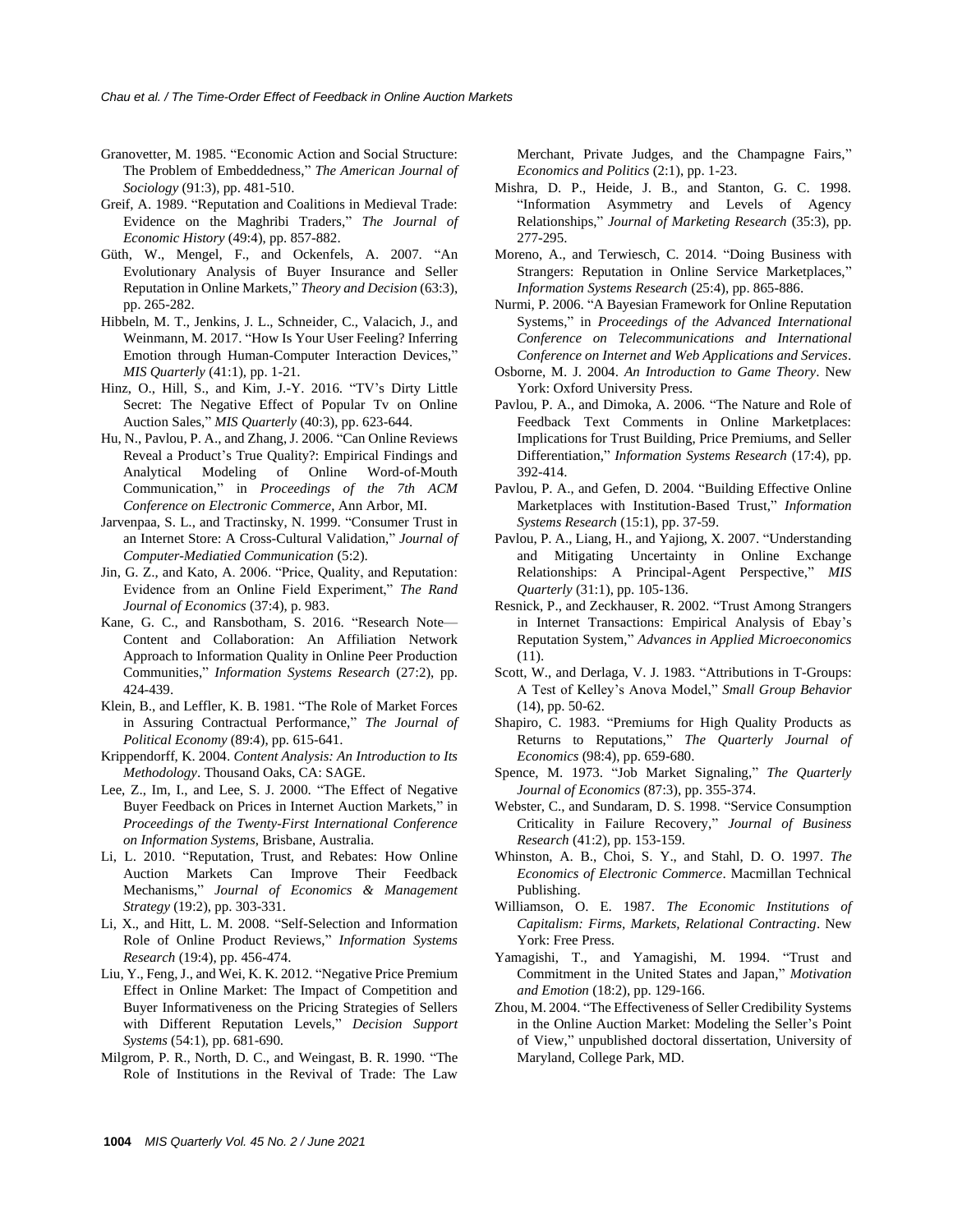## *About the Authors*

**Michael Chau** is an associate professor in the Faculty of Business and Economics (HKU Business School) at the University of Hong Kong. His research focuses on the cross-disciplinary intersection of information systems, computer science, business analytics, and information science, with an emphasis on the applications of data, text, and web mining in various business, education, and social domains. He is particularly interested in text mining and data analytics research, and his research has resulted in over 150 publications in high-quality journals and conferences. He is the recipient of the HKU Outstanding Young Research Award (2014) and Knowledge Exchange Award (2013, 2016), and he is highly ranked in several research productivity studies. He was the program co-chair of the International Conference on Information Systems 2013 and the founding co-chair of the Pacific Asia Workshop on Intelligence and Security Informatics series, served as an associate editor at *MIS Quarterly* from 2014-2017, and is a member of the AIS College of Senior Scholars. He received his Ph.D. degree in management information systems from the University of Arizona and his B.Sc. degree in computer science and information systems from the University of Hong Kong.

**Wenwen Li** is an assistant professor in information systems at Fudan University. She received her Ph.D. in information systems from the University of Hong Kong. She is interested in the research areas of business analytics and business intelligence, health analytics and mobile health, machine learning, deep learning, natural language processing.

**Boye Yang** is a senior economics analyst at the Zhejiang Provincial Development and Reform Institute in China, focusing primarily on development economics planning and institution design. He supports the provincial and local governments as well as NGOs in economics forecast, policy evaluation and advising, institution design, and regional development planning. He holds a master's in information systems from the University of Hong Kong and a bachelor's degree from Fudan University. His research interests include game theory, mechanism design, and real estate market analysis and macroeconomics.

**Alice J. Lee** is a management consultant at Deloitte Consulting, focusing primarily on business and digital transformation. She supports clients by designing and advising strategic project management direction and transformations in partnership with organizational leaders to help improve client operational efficiency. She holds a Ph.D. degree in management from the University of St.Gallen. She completed her M.Sc. degree in computer science at the Technical University of Munich, and holds a BEng degree in computer science and a BBA degree in information systems from the University of Hong Kong. Her research interests include project management, organization design, consumer behavior, and decision-making.

**Zhuolan Bao** is an assistant professor of information systems at the Chinese University of Hong Kong, Shenzhen. She received her B.A. from Nankai University and her Ph.D. in information systems from the University of Hong Kong. Her current research interests include e-commerce, social media analytics, crowdfunding, and online fandom behaviors.